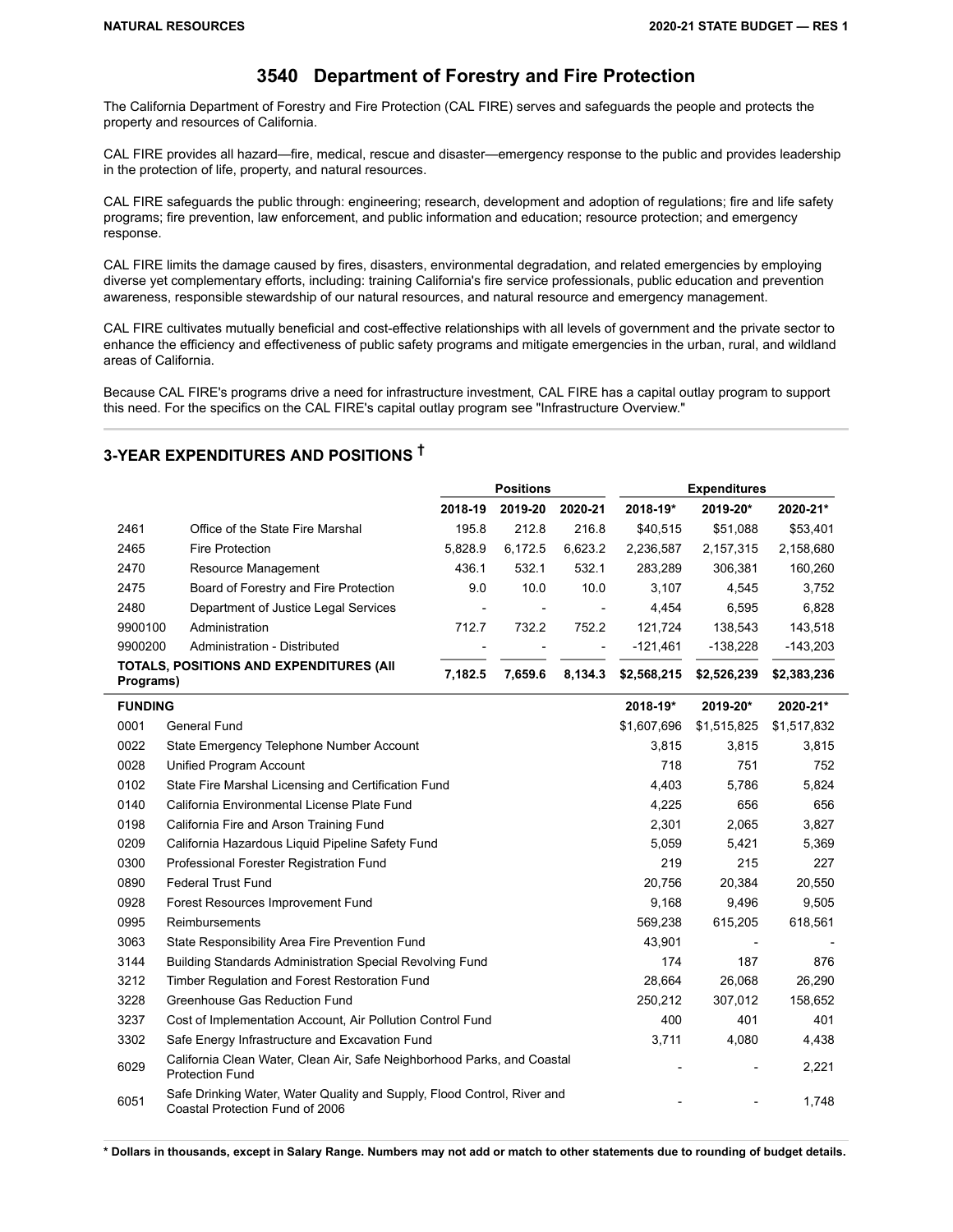| <b>FUNDING</b> |                                                                                                   | $2018 - 19*$ | $2019 - 20*$ | 2020-21*    |
|----------------|---------------------------------------------------------------------------------------------------|--------------|--------------|-------------|
| 6088           | California Drought, Water, Parks, Climate, Coastal Protection, and Outdoor<br>Access For All Fund | 13.555       | 8.872        | 1.692       |
|                | TOTALS, EXPENDITURES, ALL FUNDS                                                                   | \$2.568.215  | \$2.526.239  | \$2.383.236 |

† Fiscal year 2018-19 budget information reflects the latest available estimates for this department and/or fund(s). Changes resulting from the final reconciliation of the 2018-19 ending fund balance will be reflected as a prior year adjustment in the 2021-22 Governor's Budget publication.

### **LEGAL CITATIONS AND AUTHORITY**

### DEPARTMENT AUTHORITY

Public Resources Code Division 1, Chapter 2.5, Articles 1 and 2.

#### PROGRAM AUTHORITY

#### 2460-State Fire Marshal:

Government Code Title 1, Division 5, Chapter 3.1, Article 2; Government Code Title 2, Division 1, Chapter 7, Article 9.5, Section 8607.1; Government Code Title 5, Division 1, Part 1, Chapter 5.5; Health and Safety Code Division 11, Parts 1 through 3; Health and Safety Code Division 12, Part 1, Chapter 2, Article 1; Health and Safety Code Division 12, Part 2, Chapters 1 through 8; and Public Resource Code Division 1, Chapter 2.5, Article 1, Section 702; and Division 30, Part 3, Chapter 16, Article 3, Sections 42820 and 42821.

### 2465-Fire Protection:

Government Code Title 5, Division 1, Part 1, Chapter 6.8, Sections 51175 through 51189; Government Code Title 5, Division 2, Part 2, Chapter 4, Article 1, Sections 55600 through 55609 and Section 55641; Health and Safety Code Division 12, Part 1, Chapter 1, Section 13000 et seq.; Public Resources Code Division 4, Part 1, Chapters 1 and 2; and Public Resources Code Division 4, Part 2, Chapters 1 through 7.

#### 2470-Resource Management:

Government Code Sections 51115.5, 51178, 51181 and 51182(c); Public Resources Code Division 4, Part 1, Chapter 2, Article 1; Public Resources Code Division 4, Part 1, Chapter 2, Article 2, Sections 4031 through 4034; Public Resources Code Division 4, Part 2, Chapter 7, Article 2, Sections 4475 through 4480; Public Resources Code Division 4, Part 2, Chapters 8 through 12; Public Resources Code, Division 4, Part 2.5, Chapters 1 through 5; and Public Resources Code, Division 10.5.

2475-Board of Forestry and Fire Protection:

Government Code Title 5, Division 1, Part 1, Chapter 6.7, Article 4 Section 51113; Public Resources Code Division 1, Chapter 2.5, Articles 1 through 3; Public Resources Code Division 4, Part 2, Chapters 1 through 12; and Public Resources Code Division 13, Chapter 2.6.

### **MAJOR PROGRAM CHANGES**

- CAL FIRE Relief Staffing and Additional Surge Capacity—\$85.6 million General Fund ongoing for additional firefighting resources to provide CAL FIRE with operational flexibility throughout the peak fire season and beyond as fire conditions dictate. These resources will be leveraged to provide relief for frontline firefighting staff, which will directly benefit employee health and wellness. Additionally, these resources will serve as an immediate resource pool to be deployed strategically, based on fire risk, to build CAL FIRE's surge capacity by staffing additional engines during the late fall, winter, and early spring, and adding a fourth firefighter on a portion of engines.
- Innovation Procurement Sprint—\$4.4 million General Fund (\$7.6 million ongoing) to enable CAL FIRE to implement the new, pioneering wildfire prediction and modeling technology that was procured through the Innovation Procurement Sprint process initiated through Executive Order N-04-19. The recently-executed contract will enable CAL FIRE to access a wildfire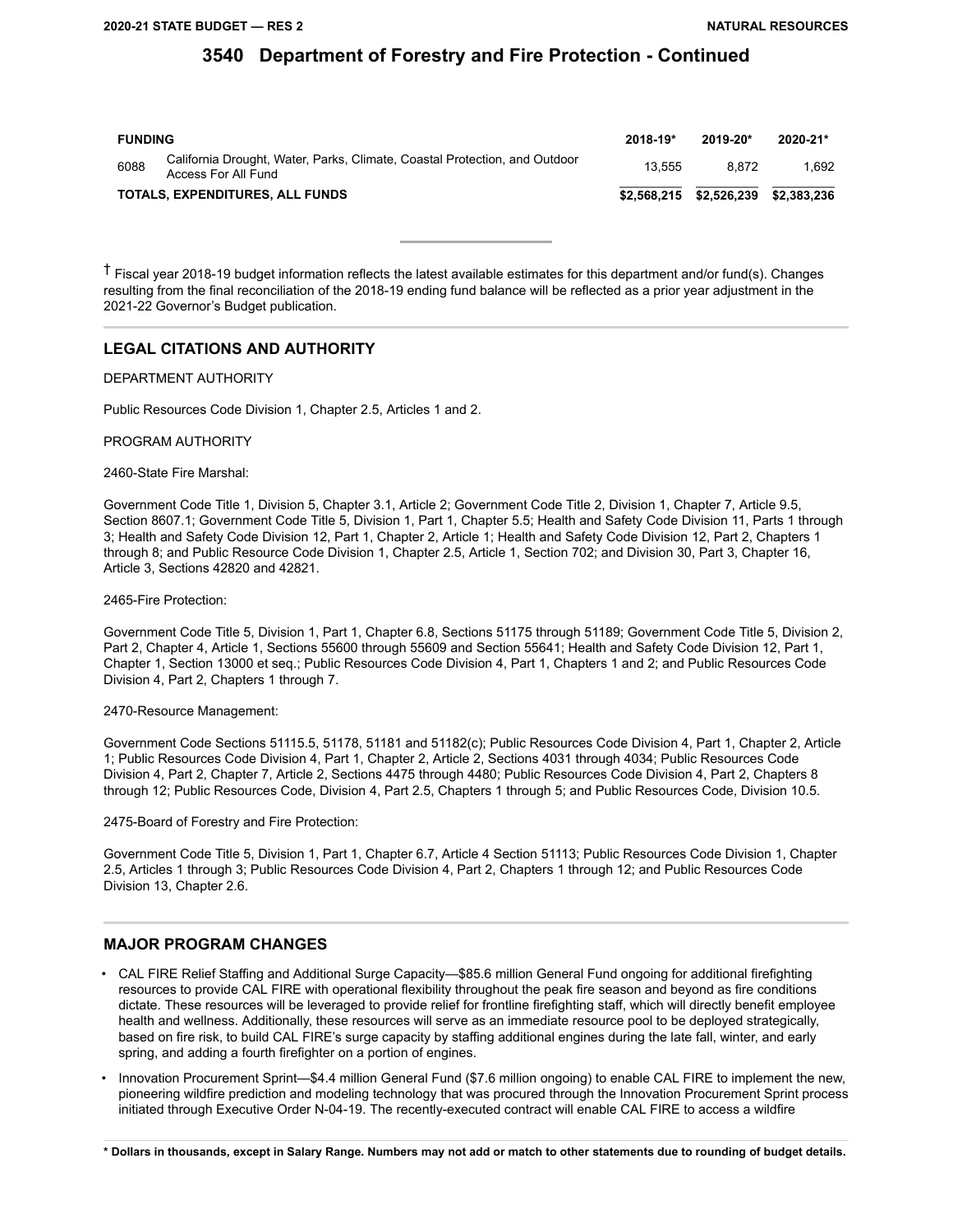predictive software program that will be used to inform fire pre-positioning and suppression tactical operations, with the intent to more readily control and contain wildfires, and to protect people and assets at risk.

## **DETAILED BUDGET ADJUSTMENTS**

|                                                                                                  | 2019-20*        |                       |                          | 2020-21*               |                       |                  |
|--------------------------------------------------------------------------------------------------|-----------------|-----------------------|--------------------------|------------------------|-----------------------|------------------|
|                                                                                                  | General<br>Fund | Other<br><b>Funds</b> | <b>Positions</b>         | General<br><b>Fund</b> | Other<br><b>Funds</b> | <b>Positions</b> |
| <b>Workload Budget Adjustments</b>                                                               |                 |                       |                          |                        |                       |                  |
| <b>Workload Budget Change Proposals</b>                                                          |                 |                       |                          |                        |                       |                  |
| • Fire Protection Sustainability: Relief Staffing                                                | \$9.193         | \$-                   |                          | \$85,571               | \$-                   | 375.0            |
| • Enhanced Industrial Disability Leave (SB 334<br>and SB 1134)                                   |                 |                       |                          | 5,012                  |                       |                  |
| • Innovation Procurement Sprint                                                                  |                 |                       |                          | 4,355                  |                       | 24.0             |
| · Resources Agency Technical Proposals:<br>Urban Forestry (Proposition 40 and 84)                |                 |                       |                          |                        | 3,969                 |                  |
| • Emergency Medical Services - Dispatch (SB<br>438)                                              |                 |                       |                          | $\overline{a}$         | 1,480                 | 2.0              |
| • Proposition 68: Reversion and New<br>Appropriation                                             |                 | $-1,070$              |                          |                        | 1,070                 |                  |
| • Fire Safe Building Standards and Defensible<br>Space Program (SB 190)                          |                 |                       |                          |                        | 689                   | 2.0              |
| • Electronic Positive Response (Protection of<br>Underground Infrastructure) (AB 1166)           |                 |                       |                          |                        | 356                   | 1.0              |
| • Firefighters: Peer Support (AB 1116)                                                           |                 |                       |                          |                        | 50                    |                  |
| • Cap and Trade Expenditure Plan: Forest<br>Health and Fire Prevention Grant Programs            |                 |                       |                          |                        | $-125,387$            |                  |
| <b>Totals, Workload Budget Change Proposals</b>                                                  | \$9,193         | $$-1,070$             |                          | \$94,938               | $$-117,773$           | 404.0            |
| <b>Other Workload Budget Adjustments</b>                                                         |                 |                       |                          |                        |                       |                  |
| • Expenditure by Category Redistribution                                                         | 17,840          | 13,200                |                          | 20,551                 | 15,202                |                  |
| • Other Post-Employment Benefit Adjustments                                                      | 5,338           | 4,095                 |                          | 5,338                  | 4,095                 |                  |
| • Contract County Wage Adjustments                                                               | 4,313           |                       |                          | 4,313                  |                       |                  |
| • Attorney General Services Rate Increases                                                       | 1,166           |                       |                          | 1,399                  |                       |                  |
| • Increased Workers' Compensation Cost                                                           |                 |                       |                          | 1,219                  | 38                    |                  |
| • Unplanned Overtime Adjustments                                                                 | 506             | 471                   |                          | 506                    | 471                   |                  |
| • Executive Order E 19/20 - 155: Public Safety<br><b>Power Shutoff State Allocation</b>          | 6,000           |                       |                          |                        |                       |                  |
| · Supplemental Appropriations Bill: Settlement<br>Costs                                          | 4,800           |                       |                          |                        |                       |                  |
| • Transfer from Item 0540-101-0001 to Item<br>3540-101-0001, Schedule (1)(I), per Provision<br>9 | 5,000           |                       |                          |                        |                       |                  |
| • Contract County Capital Outlay                                                                 |                 |                       |                          | $-2,714$               |                       |                  |
| • Emergency Fund Adjustment                                                                      | $-225,000$      |                       |                          | $-218,800$             |                       |                  |
| • Retirement Rate Adjustments                                                                    | 13,887          | 7,856                 |                          | 13,887                 | 7,856                 |                  |
| · Salary Adjustments                                                                             | 12,581          | 9,341                 |                          | 12,577                 | 9,323                 |                  |
| • Benefit Adjustments                                                                            | 7,106           | 5,362                 |                          | 8,000                  | 6,087                 |                  |
| • Lease Revenue Debt Service Adjustment                                                          | $-1,500$        |                       |                          | 4,703                  |                       |                  |
| • Legislation with an Appropriation                                                              | 17,100          | 816                   | 2.0                      |                        | 713                   | 2.0              |
| · SWCAP                                                                                          |                 |                       |                          |                        | 166                   |                  |
| • Carryover/Reappropriation                                                                      | 1,969           | 1,070                 |                          |                        |                       |                  |
| • Miscellaneous Baseline Adjustments                                                             |                 | $-1,722$              |                          | -1                     |                       |                  |
| • Budget Position Transparency                                                                   | $-17,840$       | $-13,200$             | $\overline{\phantom{a}}$ | $-20,551$              | $-15,202$             |                  |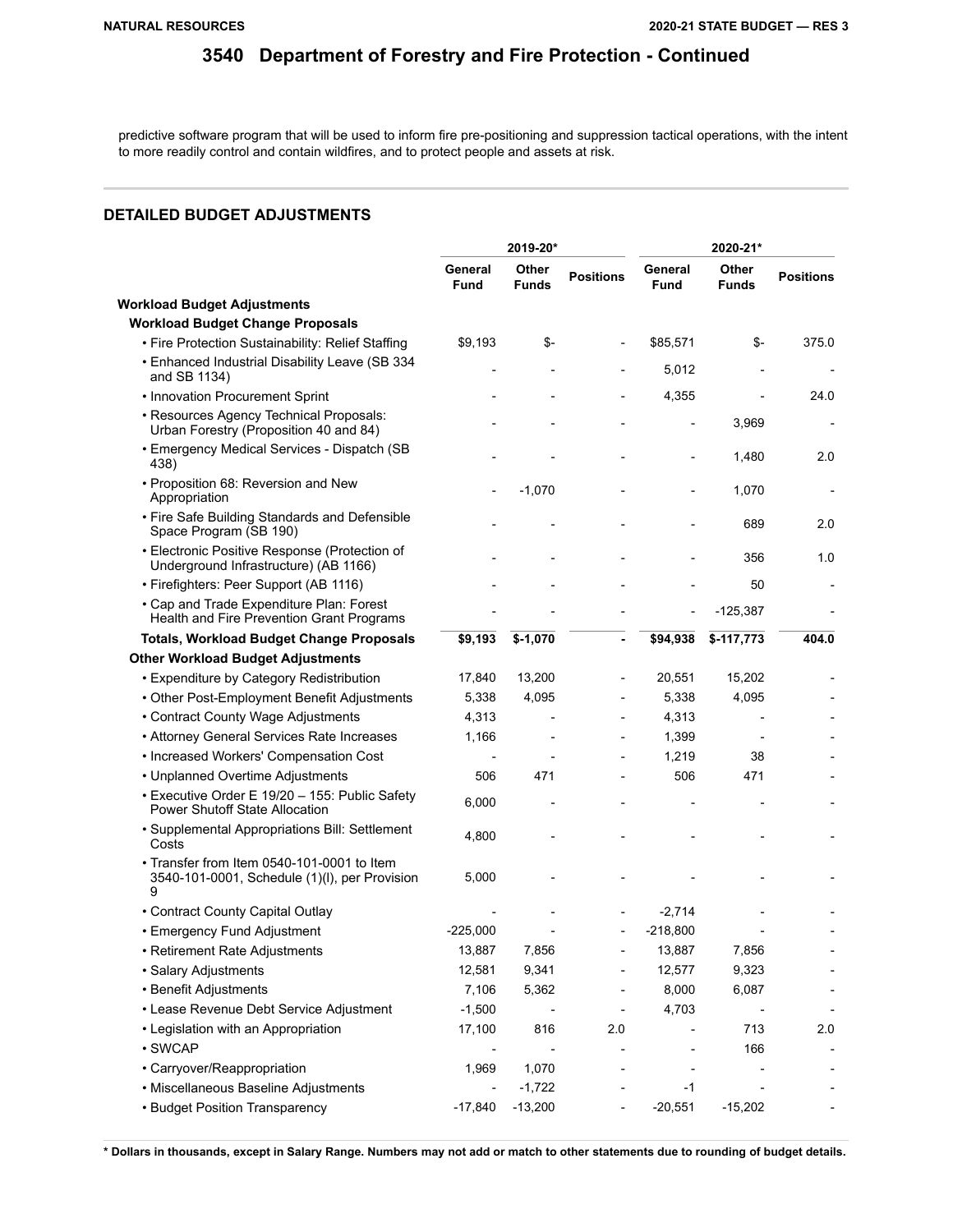|                                                  | 2019-20*        |                       |                  | 2020-21*               |                       |                  |
|--------------------------------------------------|-----------------|-----------------------|------------------|------------------------|-----------------------|------------------|
|                                                  | General<br>Fund | Other<br><b>Funds</b> | <b>Positions</b> | General<br><b>Fund</b> | Other<br><b>Funds</b> | <b>Positions</b> |
| <b>Totals, Other Workload Budget Adjustments</b> | \$-146.734      | \$27.289              | 2.0              | \$-169.573             | \$28,749              | 2.0              |
| <b>Totals, Workload Budget Adjustments</b>       | $$-137.541$     | \$26,219              | 2.0              | $$-74.635$             | $$-89.024$            | 406.0            |
| <b>Totals, Budget Adjustments</b>                | $$-137.541$     | \$26,219              | 2.0              | $$-74.635$             | $$-89.024$            | 406.0            |

### **PROGRAM DESCRIPTIONS**

2461 - STATE FIRE MARSHAL

The Office of the State Fire Marshal is responsible for the statewide protection of life and property through the development and application of fire protection engineering, education and enforcement.

2461010 - Office of the State Fire Marshal (OSFM):

- Code Development and Analysis: Objectives include the development and adoption of codes relating to fire/life safety used statewide by local fire and building authorities. The Code Development and Analysis Division fosters, promotes, and develops ways and means of protecting life and property against fire in many ways, including the adoption and implementation of regulations for statewide application. This division prepares the OSFM fire and life safety regulations and building standards for review and adoption into the California Code of Regulations, Titles 19 and 24. The division assists with the application of state laws, regulations, and code enforcement by local fire departments, fire districts, and building departments.
- Fire and Life Safety: This program is the main entity within the department for the application of laws and regulations related to fire prevention and life safety. The OSFM is responsible for fire and life safety for state-owned and specified stateoccupied facilities. The Fire and Life Safety Division meets its mission through conducting code compliance inspections of new and existing buildings and plan review and construction inspections of all projects on state-owned and specified stateoccupied properties.
- Fire Engineering and Investigations: This division administers licensing programs and provides services for product evaluation, certifications and listings. This division also oversees the Arson and Bomb Unit, which has the responsibility to dispose of seized illegal fireworks and conduct fire/explosion investigations and licensing enforcement. The division is responsible for 11 statewide programs, which include: Building Materials Listing, Portable Fire Extinguishers, Flame Retardant Chemicals and Fabrics, Vapor Recovery, Automatic Fire Extinguishing Systems, Fire Safe Cigarettes, Licensing Enforcement and Inspection, Lab Accreditation, Motion Picture and Entertainment, Arson and Bomb Investigation, and Fireworks Disposal. This division's primary functions are licensing, product approval, fire/explosion investigations and licensing enforcement.
- Pipeline Safety: This program oversees the safe construction, operation and maintenance of approximately 6,500 miles of intrastate hazardous liquid pipelines that transport crude oil, refined products (e.g., gasoline, diesel, jet fuel, etc.), and Highly Volatile Liquids (HVL) throughout California, including, but not limited to, populated urban areas, ecologically sensitive areas, and other high consequence areas. Pipelines that fall under the Pipeline Safety Division authority are pipelines that transport hazardous liquids between facilities, such as offshore platforms, production fields, refineries, storage terminals, and marine terminals. The OSFM regulated pipelines do not include those within production fields, marine terminals, or refineries.
- State Fire Training: This program administers the California Fire Service Training and Education System and the Fire Service Training and Education Program for federal, state and local firefighters. The program oversees a California Fire Academy System, which consists of over 50 training academies that are administered through partnerships between fire departments, community colleges, and the OSFM. The State Fire Training Program administers a professional certification system for firefighters and chief officers and receives program guidance from the State Board of Fire Services.

2461019 - California Underground Facilities Safe Excavation Board:

The Dig Safe Board was created by the passage of Chapter 809, Statutes of 2016 (SB 661) to work on issues related to the state's "Call Before You Dig" law, which requires excavators and buried infrastructure owners to coordinate to prevent infrastructure damage and unsafe outcomes. The Dig Safe Board is charged with coordinating the state's safe excavation outreach and education efforts, developing safe excavation standards, investigating accidents, and working with partner state agencies to enforce the "Call Before You Dig" law.

### 2465 - FIRE PROTECTION

CAL FIRE provides fire protection services to help limit damages to life, property, and natural resources. The objective is to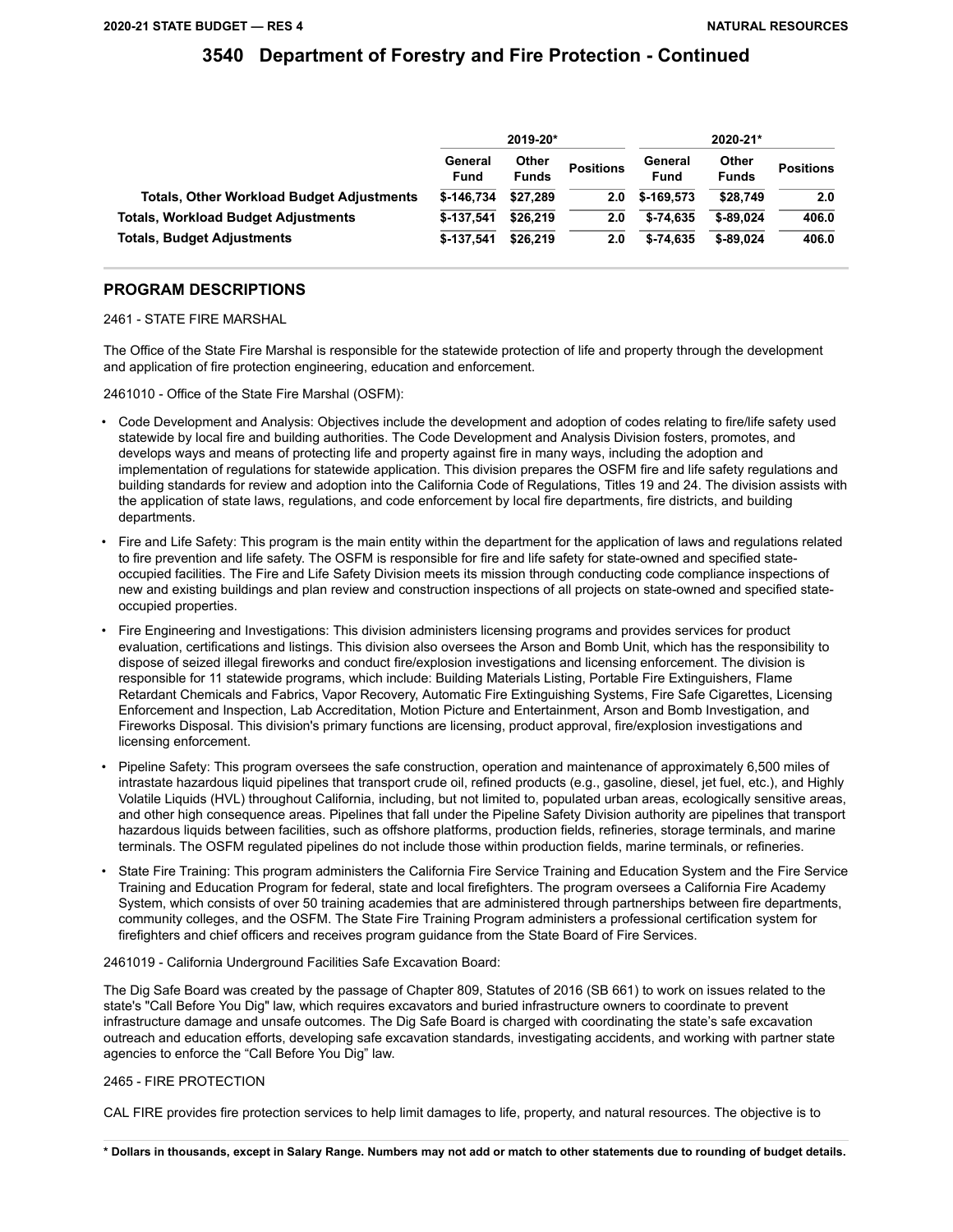quickly and aggressively attack fires in areas where CAL FIRE has assumed primary direct protection responsibility by virtue of law, contract, or agreement until the fire is under control. The level of initial attack and follow-up action is relative to values threatened and control difficulty, with the goal to control all unwanted fires under CAL FIRE's jurisdiction within the first operational period.

#### 2465010 - Fire Prevention:

This program is responsible for implementation of the Strategic Fire Plan, fire engineering, law enforcement, fire suppression cost recovery, and fire prevention education. This program focuses on the most effective methods, materials, and procedures to mitigate hazards and to enforce pertinent laws that deter and mitigate fires. More specifically, efforts focus on what needs to be done before a wildland fire starts in order to reduce the costs of firefighting, property loss, injury to the public and firefighters, and damage to the environment.

#### 2465019 - Fire Control:

The objective of this program is to detect, respond to, and suppress wildland fires in or threatening the State Responsibility Area using an aggressive initial attack strategy. CAL FIRE's goal is to contain 95 percent of all wildfires to 10 acres or less. This is achieved through detection, ground attack, air attack and mutual aid using fire engines, fire crews, bulldozers, helicopters, and fixed wing aircraft.

#### 2465028 - Cooperative Fire Protection:

CAL FIRE provides a full range of fire protection services to local, county, state, and federal agencies throughout California through the administration of over 100 cooperative government agreements. Additionally, there are six long standing agreements wherein counties provide wildland fire protection on behalf of CAL FIRE.

#### 2465037 - Conservation Camps:

CAL FIRE, in cooperation with the Department of Corrections and Rehabilitation, operates 39 conservation camps throughout the state that house 196 fire crews. CAL FIRE also operates four Fire Centers with the California Conservation Corps throughout the state that house 12 fire crews. These crews provide one of the primary labor forces for firefighting, emergency response, and conservation related work projects.

#### 2465046 - Emergency Fire Suppression:

CAL FIRE incurs additional emergency fire suppression expenditures when budgeted initial attack forces are unable to cope with a wildland fire within the initial attack period. Portions of these costs may be reimbursed in the fiscal year the expense was incurred or in a future fiscal year via Fire Management Assistance Grants provided by the Federal Emergency Management Agency or through cost shares provided by other government entities. In addition, CAL FIRE may recover portions of this cost through civil cost recovery actions authorized by state statutes.

### 2470 - RESOURCE MANAGEMENT

California's state and private forest, range, watershed lands, and urban forests provide multiple human, climate, and environmental benefits. The objective of this program is to maintain and enhance those benefits and to minimize damage to these resources from natural catastrophes and human development. Objectives are met by the regulation of timber harvesting, coordination of climate related activities for the forest sector, technical assistance to non-industrial landowners, operation of state demonstration forests, operation of forest nurseries, vegetation management projects, and administration of federal forestry assistance programs.

#### 2470010 - Resources Protection and Improvement:

The objective of this program is to improve forest lands and urban forests. Activities include: (1) pest detection, evaluation, and management; (2) growing and selling tree seedlings for reforestation, carbon sequestration, and soil erosion control; (3) maintenance of a native conifer seed bank; (4) advice and assistance to non-industrial forest landowners on the management of forests and improved harvesting and conservation practices; (5) research on and demonstration of sustainable forestry in state forests; (6) implementation of the California Forest Improvement Act of 1978; (7) technical assistance and grants to foster the environmental, social, and economic benefits of urban forests consistent with the California Urban Forestry Act of 1978; and (8) purchasing and monitoring working forest conservation easements per the California Forest Legacy Act of 2008. In the area of vegetation management, assistance is provided to public and private landowners to achieve land use objectives by reducing damage from wildland fires, increasing wildlife habitat, increasing productivity of forest and rangelands, improving water yields and air quality, reducing carbon emissions from wildland fires, increasing firefighter safety, and maintaining desirable ecosystems.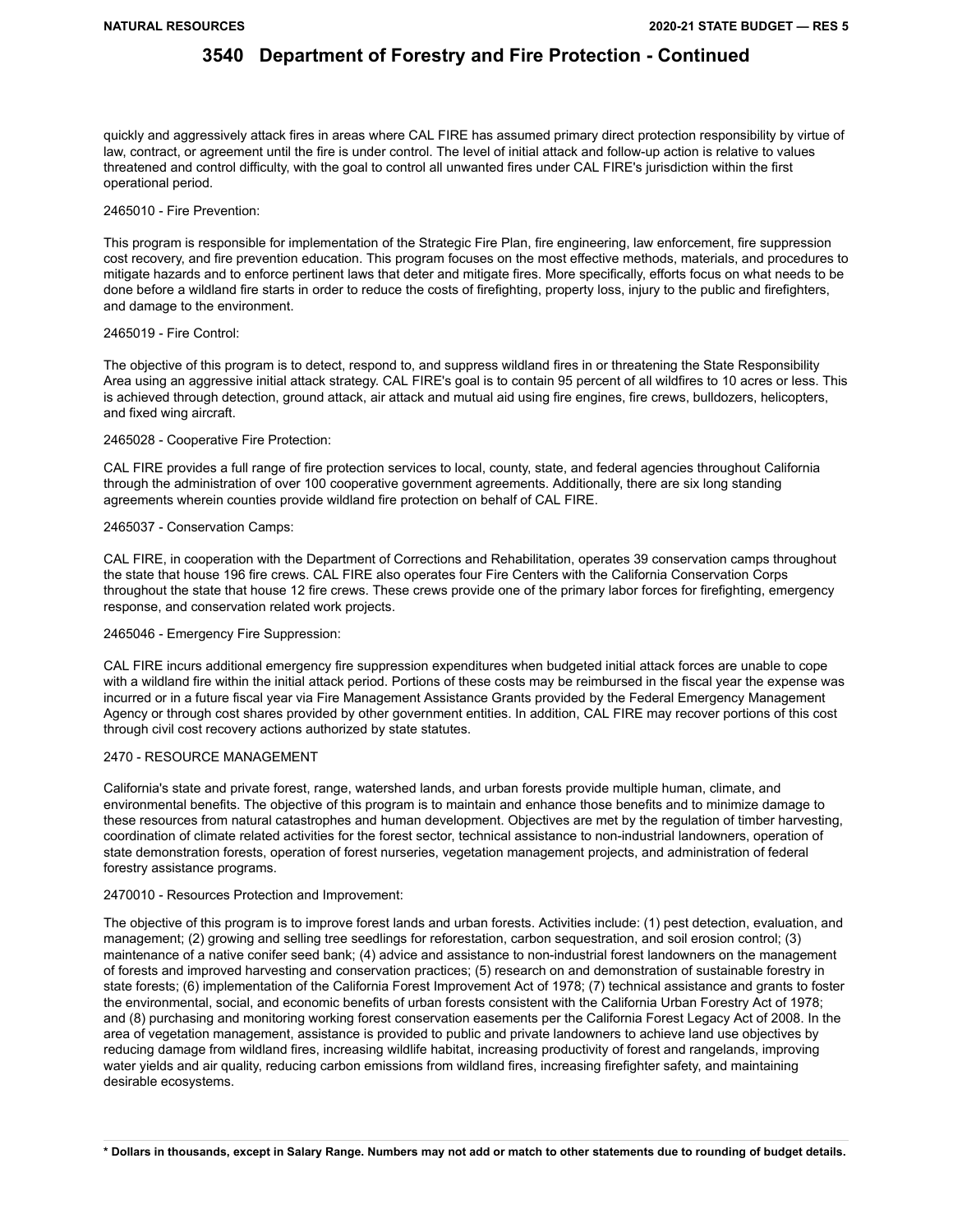CAL FIRE cooperates with federal, state, and local agencies; local organizations; and private property owners to develop and achieve land use objectives. Activities include removal, rearrangement, conversion, or improvement of vegetation using various treatment measures such as prescribed fire and mechanical, manual, and biological methods. The Environmental Protection Program provides in-house expertise and oversight of the Department's compliance with the California Environmental Quality Act, the National Environmental Policy Act, and other environmental laws and regulations applicable to departmental actions.

#### 2470019 - Forest Practice Regulations:

The objective of this program is to maximize sustained production of high-quality timber products while protecting soil, water, wildlife, recreation, and other values associated with forested lands. Forest Practice activities include the review and permitting of commercial timber harvesting operations on nonfederal timberlands, enforcing state forest practice laws and regulations, and monitoring compliance and the effects of timber operations on forest productivity, water quality, watersheds, soils, botanical resources, wildlife, fisheries, greenhouse gas emissions, and other environmentally sensitive resources. The Program is also responsible for issuing licenses to timber operators (LTOs), providing LTO training and education, and assisting the Board of Equalization-Timber Tax Division in their administration of taxes on timber and timberland.

#### 2470028 - Forest Resource Inventory and Assessment:

The objective of this program is to perform a periodic assessment of California's forest and rangeland resources. Activities include maintaining and distributing mission-critical data sets for fire planning, emergency incident support, and meeting certain regulatory requirements. In addition, the program provides extensive technical and public information regarding statewide fire threats, fire hazards, watersheds, various environmental indicators, and urban forestry.

#### 2470037 - Professional Foresters Registration Program:

The Office of Professional Foresters Registration is a statutorily authorized program within the State Board of Forestry and Fire Protection. The program is responsible for the licensing and regulation of all persons who practice forestry on non-federal, state, and private lands in California pursuant to the Professional Foresters Law of 1972. The program also licenses "certified specialties" of forestry, with the single certified specialty currently being Certified Rangeland Managers.

### 2475 - BOARD OF FORESTRY AND FIRE PROTECTION

The Board of Forestry and Fire Protection is a Governor-appointed body within CAL FIRE. The Board is responsible for developing the general forest policy of the state, determining the guidance policies of CAL FIRE, and representing the state's interest in federal forests in California. Together, the Board and CAL FIRE work to carry out statutory mandates to protect and enhance the state's unique forest and wildland resources. The Board's statutory responsibilities are to:

- Establish and administer forest and rangeland policy for the State of California;
- Protect and represent the state's interest in all forestry and rangeland matters;
- Provide direction and guidance to the Director of CAL FIRE on fire protection and resource management;
- Deliver a comprehensive regulatory program for forestry and fire protection;
- Conduct its duties to inform and respond to the people of California.

#### 2480 - DEPARTMENT OF JUSTICE LEGAL SERVICES

The objective of the Department of Justice Legal Services program is to account for the cost of legal services provided by the Department of Justice to CAL FIRE.

#### 9900100 - ADMINISTRATION

Departmental administration provides executive leadership, policy direction, and a variety of program support services necessary for the successful completion of CAL FIRE's mission. CAL FIRE headquarters provides leadership through the executive office and through central services in accounting, budgeting, business services, legal, human resources, information technology, program accountability, and program and systems analysis. CAL FIRE field units provide localized general support services throughout the state.

### **DETAILED EXPENDITURES BY PROGRAM †**

**2018-19\* 2019-20\* 2020-21\*** 

### **PROGRAM REQUIREMENTS**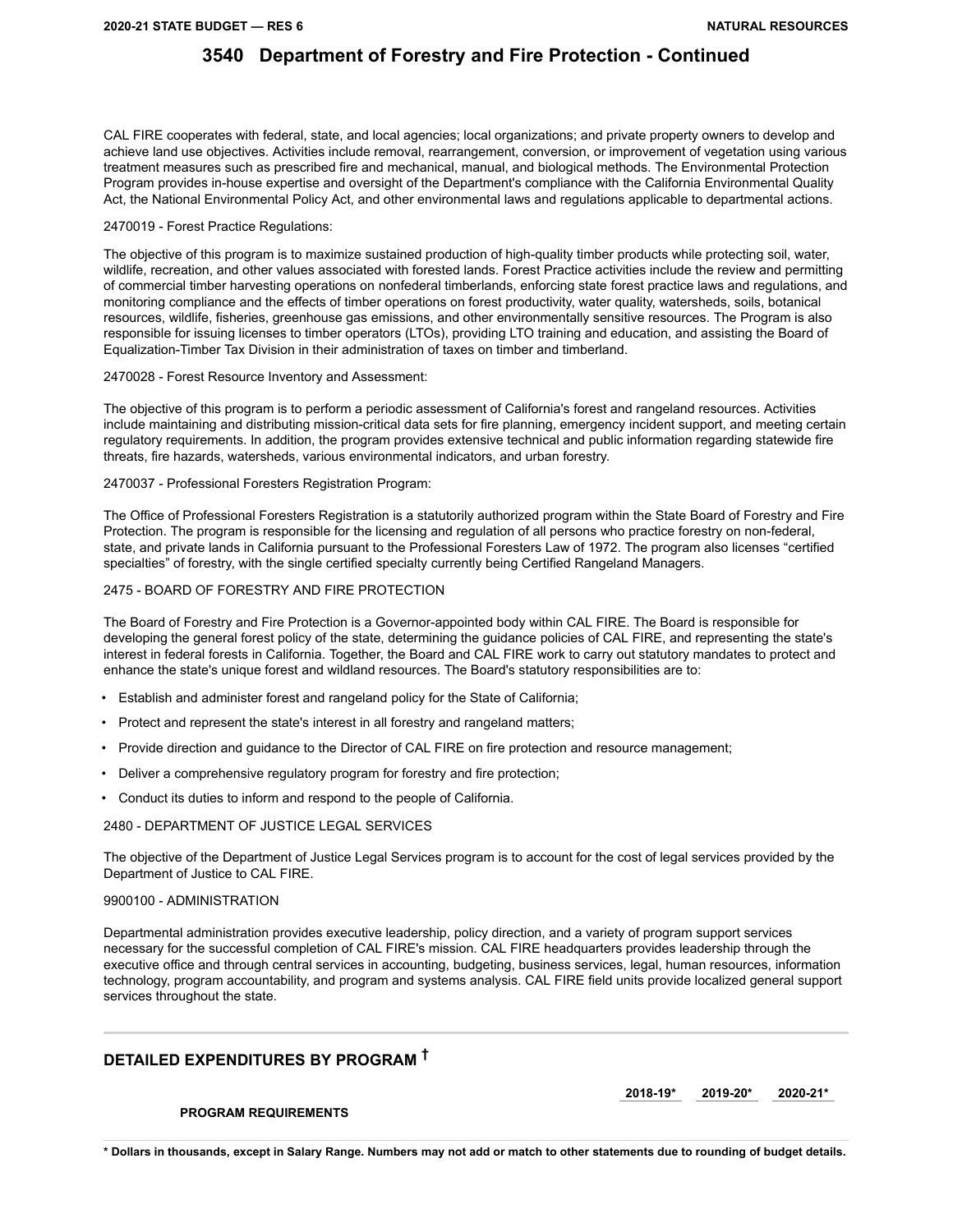|         |                                                          | 2018-19*    | 2019-20*    | 2020-21*    |
|---------|----------------------------------------------------------|-------------|-------------|-------------|
| 2461    | <b>OFFICE OF THE STATE FIRE MARSHAL</b>                  |             |             |             |
|         | <b>State Operations:</b>                                 |             |             |             |
| 0001    | General Fund                                             | \$2,433     | \$7,220     | \$6,795     |
| 0028    | Unified Program Account                                  | 718         | 751         | 752         |
| 0102    | State Fire Marshal Licensing and Certification Fund      | 4,403       | 5,786       | 5,824       |
| 0140    | California Environmental License Plate Fund              | 3,600       |             |             |
| 0198    | California Fire and Arson Training Fund                  | 2,301       | 2,065       | 3,827       |
| 0209    | California Hazardous Liquid Pipeline Safety Fund         | 5,059       | 5,421       | 5,369       |
| 0890    | Federal Trust Fund                                       | 1,183       | 4,168       | 4,181       |
| 0995    | Reimbursements                                           | 16,933      | 19,921      | 19,977      |
| 3144    | Building Standards Administration Special Revolving Fund | 174         | 187         | 876         |
| 3228    | Greenhouse Gas Reduction Fund                            |             | 1,489       | 1,362       |
| 3302    | Safe Energy Infrastructure and Excavation Fund           | 3,711       | 4,080       | 4,438       |
|         | <b>Totals, State Operations</b>                          | \$40,515    | \$51,088    | \$53,401    |
|         | <b>SUBPROGRAM REQUIREMENTS</b>                           |             |             |             |
| 2461010 | <b>Office of the State Fire Marshal</b>                  |             |             |             |
|         | <b>State Operations:</b>                                 |             |             |             |
| 0001    | General Fund                                             | \$2,433     | \$7,220     | \$6,795     |
| 0028    | Unified Program Account                                  | 718         | 751         | 752         |
| 0102    | State Fire Marshal Licensing and Certification Fund      | 4,403       | 5,786       | 5,824       |
| 0140    | California Environmental License Plate Fund              | 3,600       |             |             |
| 0198    | California Fire and Arson Training Fund                  | 2,301       | 2,065       | 3,827       |
| 0209    | California Hazardous Liquid Pipeline Safety Fund         | 5,059       | 5,421       | 5,369       |
| 0890    | Federal Trust Fund                                       | 1,183       | 4,168       | 4,181       |
| 0995    | Reimbursements                                           | 16,933      | 19,921      | 19,977      |
| 3144    | Building Standards Administration Special Revolving Fund | 174         | 187         | 876         |
| 3228    | Greenhouse Gas Reduction Fund                            |             | 1,489       | 1,362       |
|         | <b>Totals, State Operations</b>                          | \$36,804    | \$47,008    | \$48,963    |
|         | <b>SUBPROGRAM REQUIREMENTS</b>                           |             |             |             |
| 2461019 | California Underground Facilities Safe Excavation Board  |             |             |             |
|         | <b>State Operations:</b>                                 |             |             |             |
| 3302    | Safe Energy Infrastructure and Excavation Fund           | \$3,711     | \$4,080     | \$4,438     |
|         | <b>Totals, State Operations</b>                          | \$3,711     | \$4,080     | \$4,438     |
|         | <b>PROGRAM REQUIREMENTS</b>                              |             |             |             |
| 2465    | <b>FIRE PROTECTION</b>                                   |             |             |             |
|         | <b>State Operations:</b>                                 |             |             |             |
| 0001    | General Fund                                             | \$1,579,247 | \$1,473,432 | \$1,488,445 |
| 0022    | State Emergency Telephone Number Account                 | 3,815       | 3,815       | 3,815       |
| 0890    | <b>Federal Trust Fund</b>                                | 8,637       | 5,511       | 5,622       |
| 0995    | Reimbursements                                           | 550,498     | 593,418     | 596,716     |
| 3063    | State Responsibility Area Fire Prevention Fund           | 43,901      |             |             |
| 3228    | Greenhouse Gas Reduction Fund                            | 40,501      | 73,939      | 64,082      |
|         | <b>Totals, State Operations</b>                          | \$2,226,599 | \$2,150,115 | \$2,158,680 |
|         |                                                          |             |             |             |
| 0001    | <b>Local Assistance:</b><br>General Fund                 | \$9,988     | \$7,200     |             |
|         |                                                          |             |             | \$-         |
|         | <b>Totals, Local Assistance</b>                          | \$9,988     | \$7,200     | \$-         |
|         | <b>SUBPROGRAM REQUIREMENTS</b>                           |             |             |             |
| 2465010 | <b>Fire Prevention</b>                                   |             |             |             |
|         | <b>State Operations:</b>                                 |             |             |             |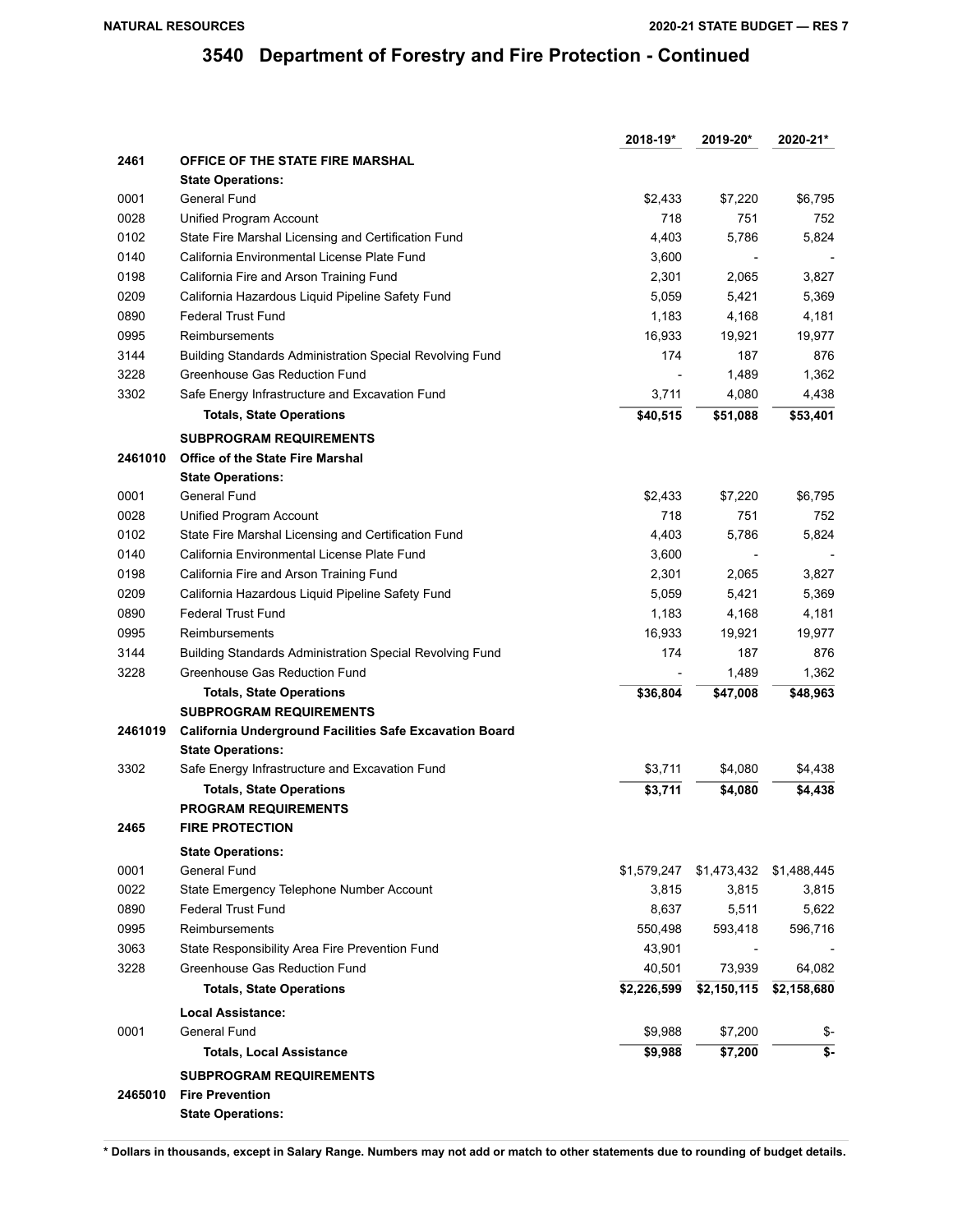|         |                                                | 2018-19*  | 2019-20*    | 2020-21*    |
|---------|------------------------------------------------|-----------|-------------|-------------|
| 0890    | <b>Federal Trust Fund</b>                      | 1,171     | 655         | 668         |
| 0995    | Reimbursements                                 | 1,370     | 1,386       | 1,386       |
| 3063    | State Responsibility Area Fire Prevention Fund | 35,362    |             |             |
| 3228    | Greenhouse Gas Reduction Fund                  | 26,241    | 50,911      | 40,992      |
|         | <b>Totals, State Operations</b>                | \$64,144  | \$52,952    | \$43,046    |
|         | <b>Local Assistance:</b>                       |           |             |             |
| 0001    | General Fund                                   | \$9,472   | \$5,000     | \$-         |
|         | <b>Totals, Local Assistance</b>                | \$9,472   | \$5,000     | \$-         |
|         | <b>SUBPROGRAM REQUIREMENTS</b>                 |           |             |             |
| 2465019 | <b>Fire Control</b>                            |           |             |             |
|         | <b>State Operations:</b>                       |           |             |             |
| 0001    | General Fund                                   | \$768,906 | \$942,121   | \$959,406   |
| 0022    | State Emergency Telephone Number Account       | 3,815     | 3,815       | 3,815       |
| 0890    | <b>Federal Trust Fund</b>                      | 5,348     | 4,260       | 4,336       |
| 0995    | Reimbursements                                 | 81,955    | 87,706      | 89,187      |
| 3063    | State Responsibility Area Fire Prevention Fund | 8,539     |             |             |
| 3228    | Greenhouse Gas Reduction Fund                  | 3,800     | 12,515      | 12,563      |
|         | <b>Totals, State Operations</b>                | \$872,363 | \$1,050,417 | \$1,069,307 |
|         | <b>Local Assistance:</b>                       |           |             |             |
| 0001    | General Fund                                   | \$516     | \$2,200     | \$-         |
|         | <b>Totals, Local Assistance</b>                | \$516     | \$2,200     | \$-         |
|         | <b>SUBPROGRAM REQUIREMENTS</b>                 |           |             |             |
| 2465028 | <b>Cooperative Fire Protection</b>             |           |             |             |
|         | <b>State Operations:</b>                       |           |             |             |
| 0001    | General Fund                                   | \$78,899  | \$93,502    | \$96,183    |
| 0995    | Reimbursements                                 | 460,627   | 503,520     | 505,337     |
| 3228    | Greenhouse Gas Reduction Fund                  | 6,384     | 6,384       | 6,384       |
|         | <b>Totals, State Operations</b>                | \$545,910 | \$603,406   | \$607,904   |
|         | <b>SUBPROGRAM REQUIREMENTS</b>                 |           |             |             |
| 2465037 | <b>Conservation Camps</b>                      |           |             |             |
|         | <b>State Operations:</b>                       |           |             |             |
| 0001    | General Fund                                   | \$144,297 | \$158,616   | \$156,656   |
| 0890    | <b>Federal Trust Fund</b>                      | 2,118     | 596         | 618         |
| 0995    | Reimbursements                                 | 806       | 806         | 806         |
| 3228    | Greenhouse Gas Reduction Fund                  | 4,076     | 4,129       | 4,143       |
|         | <b>Totals, State Operations</b>                | \$151,297 | \$164,147   | \$162,223   |
|         | <b>SUBPROGRAM REQUIREMENTS</b>                 |           |             |             |
| 2465046 | <b>Emergency Fire Suppression</b>              |           |             |             |
|         | <b>State Operations:</b>                       |           |             |             |
| 0001    | General Fund                                   | \$587,145 | \$279,193   | \$276,200   |
| 0995    | Reimbursements                                 | 5,740     |             |             |
|         | <b>Totals, State Operations</b>                | \$592,885 | \$279,193   | \$276,200   |
|         | <b>PROGRAM REQUIREMENTS</b>                    |           |             |             |
| 2470    | <b>RESOURCE MANAGEMENT</b>                     |           |             |             |
|         | <b>State Operations:</b>                       |           |             |             |
| 0001    | General Fund                                   | \$11,256  | \$20,285    | \$15,404    |
| 0140    | California Environmental License Plate Fund    | 625       | 656         | 656         |
| 0300    | Professional Forester Registration Fund        | 219       | 215         | 227         |
| 0890    | <b>Federal Trust Fund</b>                      | 10,936    | 10,705      | 10,747      |
|         |                                                |           |             |             |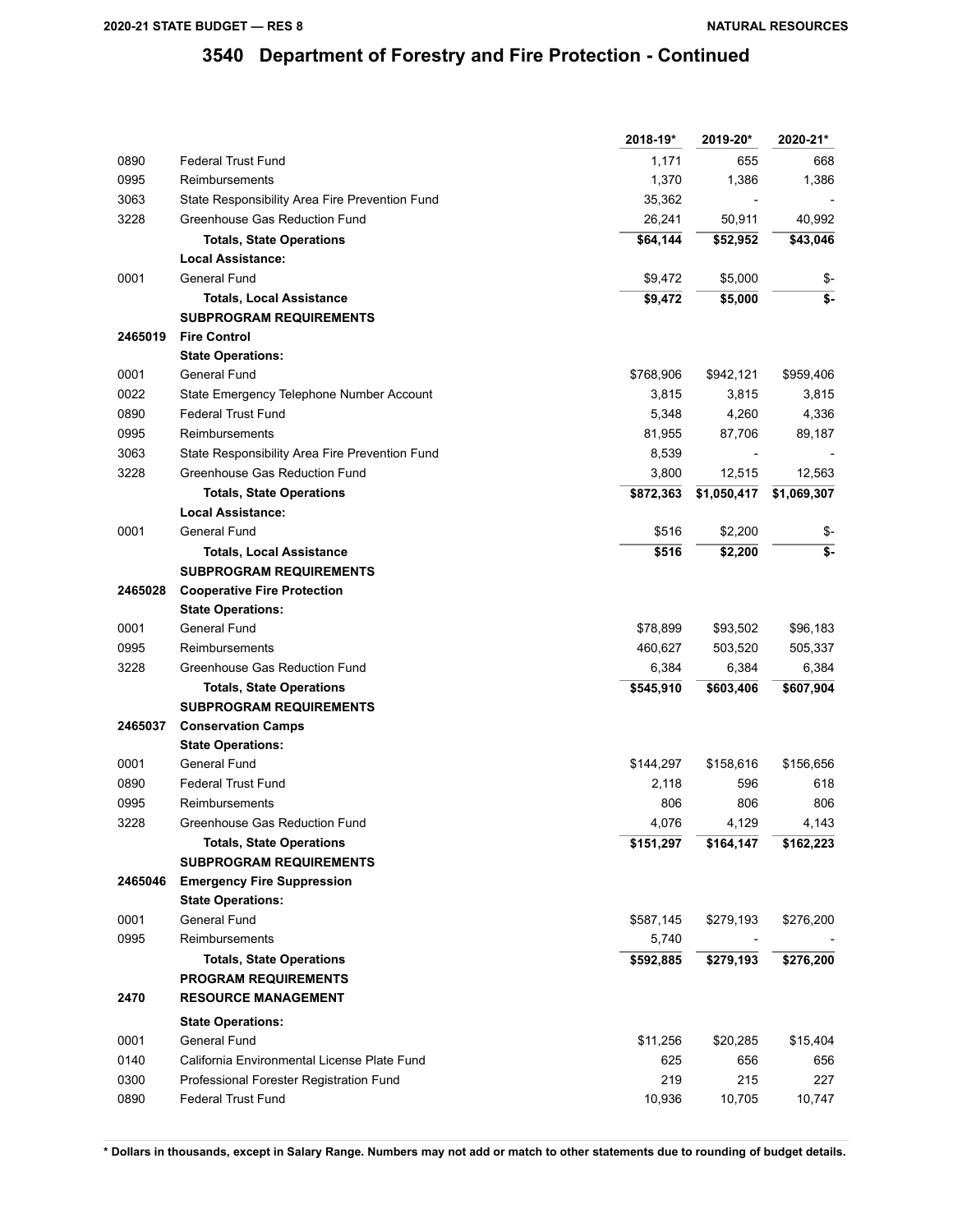|         |                                                                                                            | 2018-19*  | 2019-20*  | 2020-21*  |
|---------|------------------------------------------------------------------------------------------------------------|-----------|-----------|-----------|
| 0928    | Forest Resources Improvement Fund                                                                          | 9,168     | 9,496     | 9,505     |
| 0995    | Reimbursements                                                                                             | 1,536     | 1,552     | 1,553     |
| 3212    | Timber Regulation and Forest Restoration Fund                                                              | 25,121    | 24,843    | 24,865    |
| 3228    | Greenhouse Gas Reduction Fund                                                                              | 208,752   | 229.580   | 91,465    |
| 3237    | Cost of Implementation Account, Air Pollution Control Fund                                                 | 176       | 177       | 177       |
| 6088    | California Drought, Water, Parks, Climate, Coastal Protection, and Outdoor<br><b>Access For All Fund</b>   |           | 622       | 622       |
|         | <b>Totals, State Operations</b>                                                                            | \$267,789 | \$298,131 | \$155,221 |
|         | Local Assistance:                                                                                          |           |           |           |
| 3212    | Timber Regulation and Forest Restoration Fund                                                              | \$1,945   | \$-       | \$-       |
| 6029    | California Clean Water, Clean Air, Safe Neighborhood Parks, and Coastal<br><b>Protection Fund</b>          |           |           | 2,221     |
| 6051    | Safe Drinking Water, Water Quality and Supply, Flood Control, River and<br>Coastal Protection Fund of 2006 |           |           | 1,748     |
| 6088    | California Drought, Water, Parks, Climate, Coastal Protection, and Outdoor<br><b>Access For All Fund</b>   | 13,555    | 8,250     | 1,070     |
|         | <b>Totals, Local Assistance</b>                                                                            | \$15,500  | \$8,250   | \$5,039   |
|         | <b>SUBPROGRAM REQUIREMENTS</b>                                                                             |           |           |           |
| 2470010 | <b>Resources Protection and Improvement</b>                                                                |           |           |           |
|         | <b>State Operations:</b>                                                                                   |           |           |           |
| 0001    | General Fund                                                                                               | \$9.915   | \$18,851  | \$13,961  |
| 0140    | California Environmental License Plate Fund                                                                | 226       | 241       | 241       |
| 0890    | <b>Federal Trust Fund</b>                                                                                  | 10,936    | 10.705    | 10,747    |
| 0928    | Forest Resources Improvement Fund                                                                          | 9,168     | 9,496     | 9,505     |
| 0995    | Reimbursements                                                                                             | 1,249     | 1,249     | 1,249     |
| 3212    | Timber Regulation and Forest Restoration Fund                                                              | 4,976     | 4,090     | 4,093     |
| 3228    | Greenhouse Gas Reduction Fund                                                                              | 207,488   | 228,300   | 90,180    |
| 6088    | California Drought, Water, Parks, Climate, Coastal Protection, and Outdoor<br><b>Access For All Fund</b>   |           | 622       | 622       |
|         | <b>Totals, State Operations</b>                                                                            | \$243,958 | \$273,554 | \$130,598 |
|         | <b>Local Assistance:</b>                                                                                   |           |           |           |
| 3212    | Timber Regulation and Forest Restoration Fund                                                              | \$1,945   | \$-       | \$-       |
| 6029    | California Clean Water, Clean Air, Safe Neighborhood Parks, and Coastal<br><b>Protection Fund</b>          |           |           | 2,221     |
| 6051    | Safe Drinking Water, Water Quality and Supply, Flood Control, River and<br>Coastal Protection Fund of 2006 |           |           | 1,748     |
| 6088    | California Drought, Water, Parks, Climate, Coastal Protection, and Outdoor<br>Access For All Fund          | 13,555    | 8,250     | 1,070     |
|         | <b>Totals, Local Assistance</b>                                                                            | \$15,500  | \$8,250   | \$5,039   |
|         | <b>SUBPROGRAM REQUIREMENTS</b>                                                                             |           |           |           |
| 2470019 | <b>Forest Practice Regulations</b>                                                                         |           |           |           |
|         | <b>State Operations:</b>                                                                                   |           |           |           |
| 0995    | Reimbursements                                                                                             | 287       | 303       | 304       |
| 3212    | Timber Regulation and Forest Restoration Fund                                                              | 20,145    | 20,753    | 20,772    |
|         | <b>Totals, State Operations</b>                                                                            | \$20,432  | \$21,056  | \$21,076  |
|         | <b>SUBPROGRAM REQUIREMENTS</b>                                                                             |           |           |           |
| 2470028 | <b>Forest Resources Inventory and Assessment</b>                                                           |           |           |           |
|         | <b>State Operations:</b>                                                                                   |           |           |           |
| 0001    | General Fund                                                                                               | \$1,341   | \$1,434   | \$1,443   |
| 0140    | California Environmental License Plate Fund                                                                | 399       | 415       | 415       |
| 3228    | Greenhouse Gas Reduction Fund                                                                              | 1,264     | 1,280     | 1,285     |
| 3237    | Cost of Implementation Account, Air Pollution Control Fund                                                 | 176       | 177       | 177       |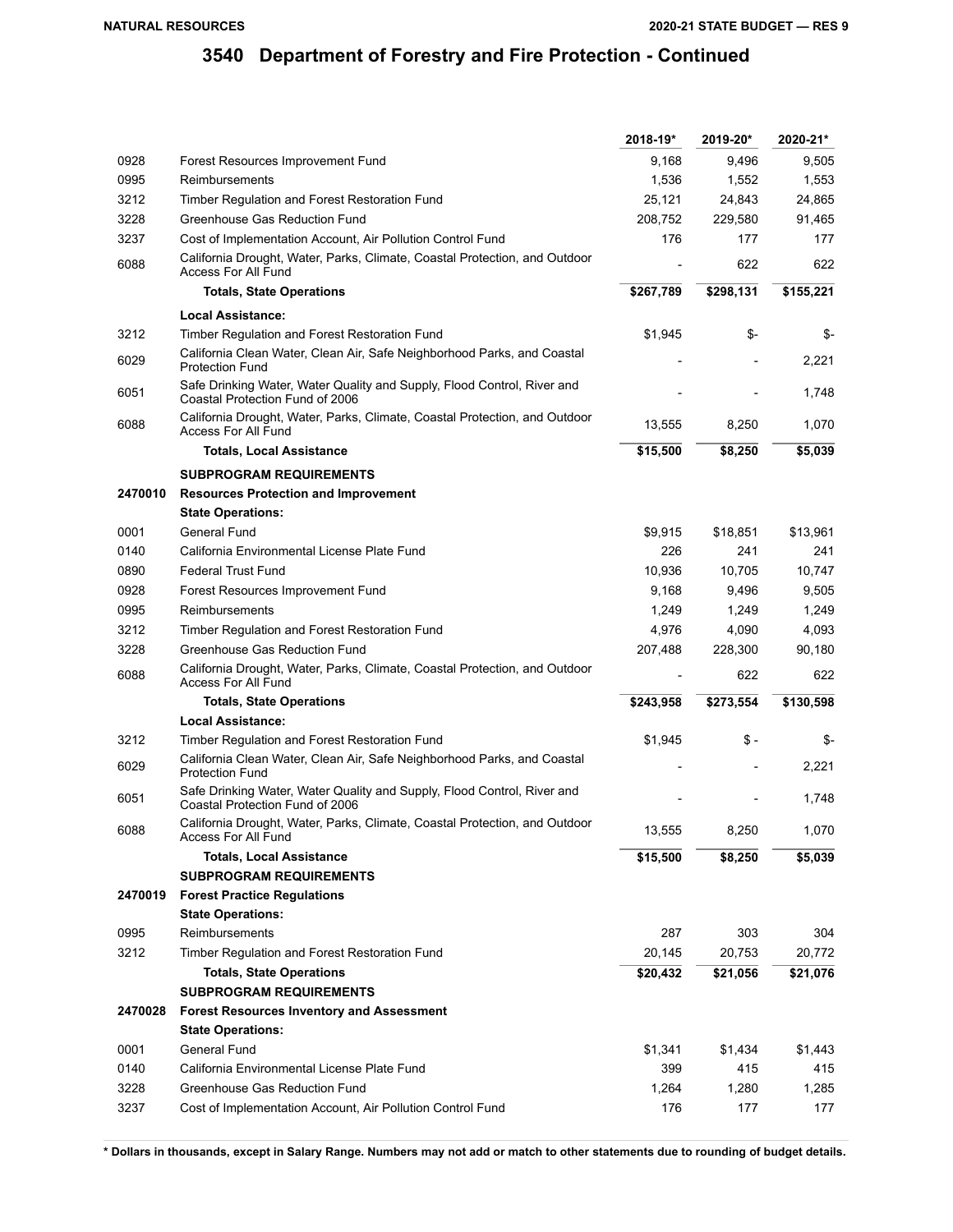|         |                                                            | 2018-19*    | 2019-20*    | 2020-21*    |
|---------|------------------------------------------------------------|-------------|-------------|-------------|
|         | <b>Totals, State Operations</b>                            | \$3,180     | \$3,306     | \$3,320     |
|         | <b>SUBPROGRAM REQUIREMENTS</b>                             |             |             |             |
| 2470037 | <b>Forest Licensing</b>                                    |             |             |             |
|         | <b>State Operations:</b>                                   |             |             |             |
| 0300    | Professional Forester Registration Fund                    | \$219       | \$215       | \$227       |
|         | <b>Totals, State Operations</b>                            | \$219       | \$215       | \$227       |
|         | <b>PROGRAM REQUIREMENTS</b>                                |             |             |             |
| 2475    | <b>BOARD OF FORESTRY AND FIRE PROTECTION</b>               |             |             |             |
|         | <b>State Operations:</b>                                   |             |             |             |
| 0001    | General Fund                                               | \$326       | \$1,092     | \$360       |
| 3212    | Timber Regulation and Forest Restoration Fund              | 1,598       | 1,225       | 1,425       |
| 3228    | Greenhouse Gas Reduction Fund                              | 959         | 2,004       | 1,743       |
| 3237    | Cost of Implementation Account, Air Pollution Control Fund | 224         | 224         | 224         |
|         | <b>Totals, State Operations</b>                            | \$3,107     | \$4,545     | \$3,752     |
|         | <b>PROGRAM REQUIREMENTS</b>                                |             |             |             |
| 2480    | <b>DEPARTMENT OF JUSTICE LEGAL SERVICES</b>                |             |             |             |
|         | <b>State Operations:</b>                                   |             |             |             |
| 0001    | General Fund                                               | \$4,454     | \$6,595     | \$6,828     |
|         | <b>Totals, State Operations</b>                            | \$4,454     | \$6,595     | \$6,828     |
|         | <b>PROGRAM REQUIREMENTS</b>                                |             |             |             |
| 9900    | <b>ADMINISTRATION - TOTAL</b>                              |             |             |             |
|         | <b>State Operations:</b>                                   |             |             |             |
| 0001    | General Fund                                               | -\$8        | \$1         | \$-         |
| 0995    | Reimbursements                                             | 271         | 314         | 315         |
|         | <b>Totals, State Operations</b>                            | \$263       | \$315       | \$315       |
|         | <b>SUBPROGRAM REQUIREMENTS</b>                             |             |             |             |
| 9900100 | <b>Administration</b>                                      |             |             |             |
|         | <b>State Operations:</b>                                   |             |             |             |
| 0001    | General Fund                                               | \$121,437   | \$138,229   | \$143,203   |
| 0995    | Reimbursements                                             | 287         | 314         | 315         |
|         | <b>Totals, State Operations</b>                            | \$121,724   | \$138,543   | \$143,518   |
|         | <b>SUBPROGRAM REQUIREMENTS</b>                             |             |             |             |
| 9900200 | <b>Administration - Distributed</b>                        |             |             |             |
|         | <b>State Operations:</b>                                   |             |             |             |
| 0001    | General Fund                                               | $-$121,445$ | $-$138,228$ | $-$143,203$ |
| 0995    | Reimbursements                                             | -16         |             |             |
|         | <b>Totals, State Operations</b>                            | $-$121,461$ | $-$138,228$ | $-$143,203$ |
|         | <b>TOTALS, EXPENDITURES</b>                                |             |             |             |
|         | <b>State Operations</b>                                    | 2,542,727   | 2,510,789   | 2,378,197   |
|         | Local Assistance                                           | 25,488      | 15,450      | 5,039       |
|         | <b>Totals, Expenditures</b>                                | \$2,568,215 | \$2,526,239 | \$2,383,236 |
|         |                                                            |             |             |             |

† Fiscal year 2018-19 budget information reflects the latest available estimates for this department and/or fund(s). Changes resulting from the final reconciliation of the 2018-19 ending fund balance will be reflected as a prior year adjustment in the 2021-22 Governor's Budget publication.

## **EXPENDITURES BY CATEGORY †**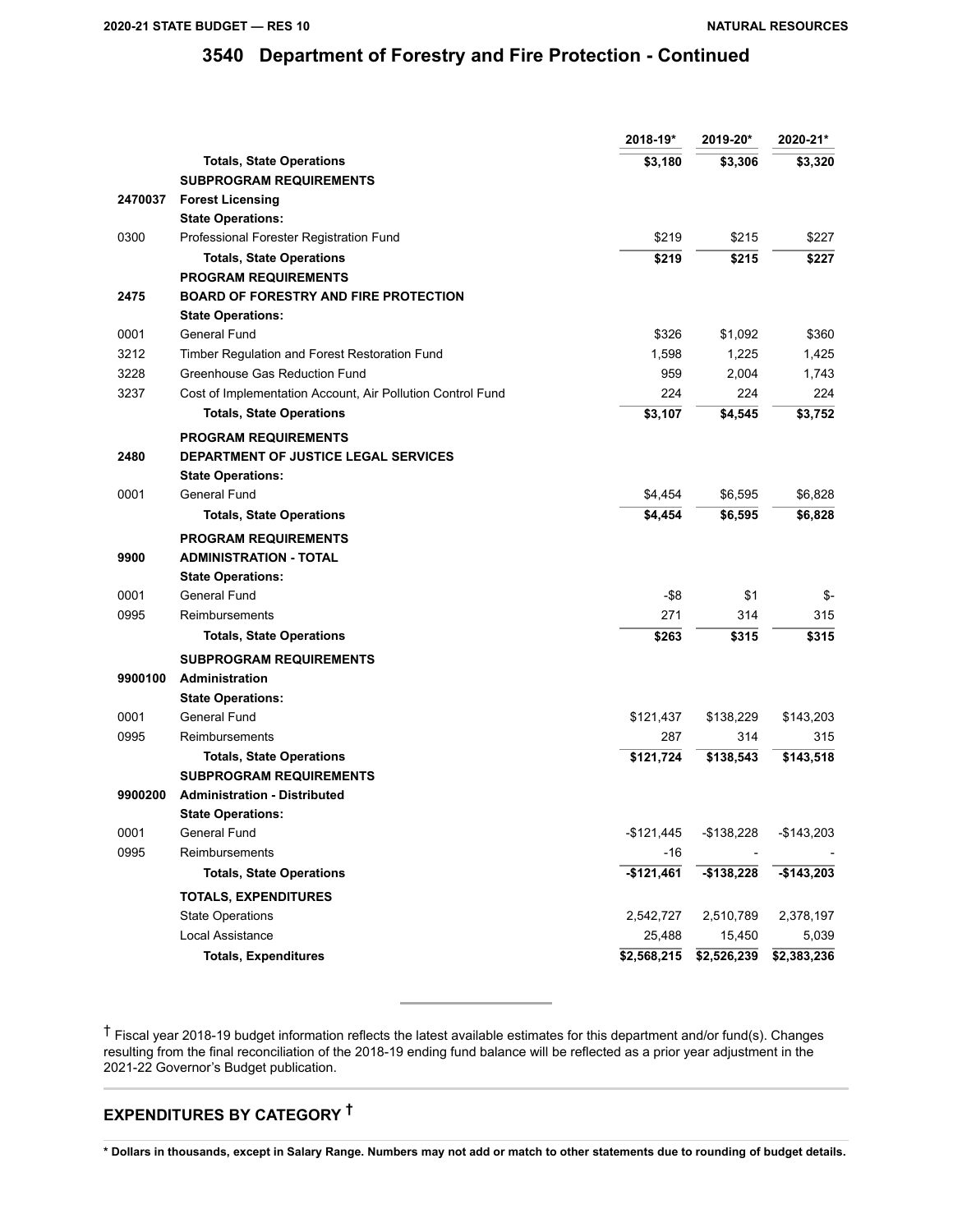| <b>1 State Operations</b>                                                  | <b>Positions</b> |         |                          | <b>Expenditures</b> |             |             |
|----------------------------------------------------------------------------|------------------|---------|--------------------------|---------------------|-------------|-------------|
|                                                                            | 2018-19          | 2019-20 | 2020-21                  | 2018-19*            | 2019-20*    | 2020-21*    |
| PERSONAL SERVICES                                                          |                  |         |                          |                     |             |             |
| <b>Baseline Positions</b>                                                  | 7.182.5          | 7.657.6 | 7.728.3                  | \$738.501           | \$793.901   | \$798,614   |
| <b>Budget Position Transparency</b>                                        |                  |         |                          |                     | $-31.040$   | $-35,753$   |
| <b>Other Adjustments</b>                                                   |                  | 2.0     | 406.0                    | 128.231             | 22.754      | 60,212      |
| <b>Net Totals, Salaries and Wages</b>                                      | 7.182.5          | 7,659.6 | 8,134.3                  | \$866,732           | \$785,615   | \$823,073   |
| <b>Staff Benefits</b>                                                      |                  |         | $\overline{\phantom{a}}$ | 454.944             | 555,120     | 594,812     |
| <b>Totals, Personal Services</b>                                           | 7.182.5          | 7.659.6 | 8,134.3                  | \$1,321,676         | \$1,340,735 | \$1,417,885 |
| OPERATING EXPENSES AND EQUIPMENT                                           |                  |         |                          | \$1,221,051         | \$1.170.054 | \$960,312   |
| TOTALS, POSITIONS AND EXPENDITURES, ALL<br><b>FUNDS (State Operations)</b> |                  |         |                          | \$2,542,727         | \$2,510,789 | \$2,378,197 |

| 2 Local Assistance                                        | <b>Expenditures</b> |          |          |  |  |
|-----------------------------------------------------------|---------------------|----------|----------|--|--|
|                                                           | 2018-19*            | 2019-20* | 2020-21* |  |  |
| Consulting and Professional Services - External - Other   | \$11.933            | \$-      | S-       |  |  |
| Grants and Subventions - Governmental                     | 13.555              | 15.450   | 5.039    |  |  |
| <b>TOTALS, EXPENDITURES, ALL FUNDS (Local Assistance)</b> | \$25,488            | \$15,450 | \$5,039  |  |  |

† Fiscal year 2018-19 budget information reflects the latest available estimates for this department and/or fund(s). Changes resulting from the final reconciliation of the 2018-19 ending fund balance will be reflected as a prior year adjustment in the 2021-22 Governor's Budget publication.

# **DETAIL OF APPROPRIATIONS AND ADJUSTMENTS †**

| <b>STATE OPERATIONS</b><br>1.                                               | 2018-19*                 | 2019-20*    | 2020-21*    |
|-----------------------------------------------------------------------------|--------------------------|-------------|-------------|
| <b>General Fund</b><br>0001                                                 |                          |             |             |
| <b>APPROPRIATIONS</b>                                                       |                          |             |             |
| 001 Budget Act appropriation                                                | \$902,004                | \$1,029,266 | \$1,154,626 |
| Allocation for Employee Compensation                                        |                          | 12,581      |             |
| Allocation for Other Post-Employment Benefits                               | $\overline{\phantom{0}}$ | 5,338       |             |
| <b>Allocation for Staff Benefits</b>                                        | $\overline{\phantom{a}}$ | 7,106       |             |
| Attorney General Services Rate Increases                                    | -                        | 1,166       |             |
| <b>Budget Position Transparency</b>                                         | $\overline{\phantom{0}}$ | $-17,840$   |             |
| Chapter 363, Statutes of 2019 (SB 109)                                      | -                        | 14,900      |             |
| <b>Contract County Wage Adjustments</b>                                     |                          | 4,313       |             |
| Executive Order E 19/20 - 155: Public Safety Power Shutoff State Allocation |                          | 6,000       |             |
| Expenditure by Category Redistribution                                      | $\overline{\phantom{0}}$ | 17,840      |             |
| Section 3.60 Pension Contribution Adjustment                                |                          | 13,887      |             |
| Supplemental Appropriations Bill: Settlement Costs                          |                          | 4,800       |             |
| <b>Unplanned Overtime Adjustments</b>                                       |                          | 506         |             |
| 003 Budget Act appropriation                                                | 13,602                   | 18,398      | 17,299      |
| 004 Budget Act appropriation                                                | 94,957                   | 95,702      | 69,707      |
| 005 Budget Act appropriation                                                |                          | 15.000      |             |
| 006 Budget Act appropriation                                                | 587,145                  | 377,200     | 372,700     |
| Fire Protection Enhancements: Relief Staffing                               |                          | 9,193       |             |
| General Fund offset related to anticipated reimbursements                   | $\overline{\phantom{0}}$ | $-107,000$  | $-96,500$   |
| Prior Year Balances Available:                                              |                          |             |             |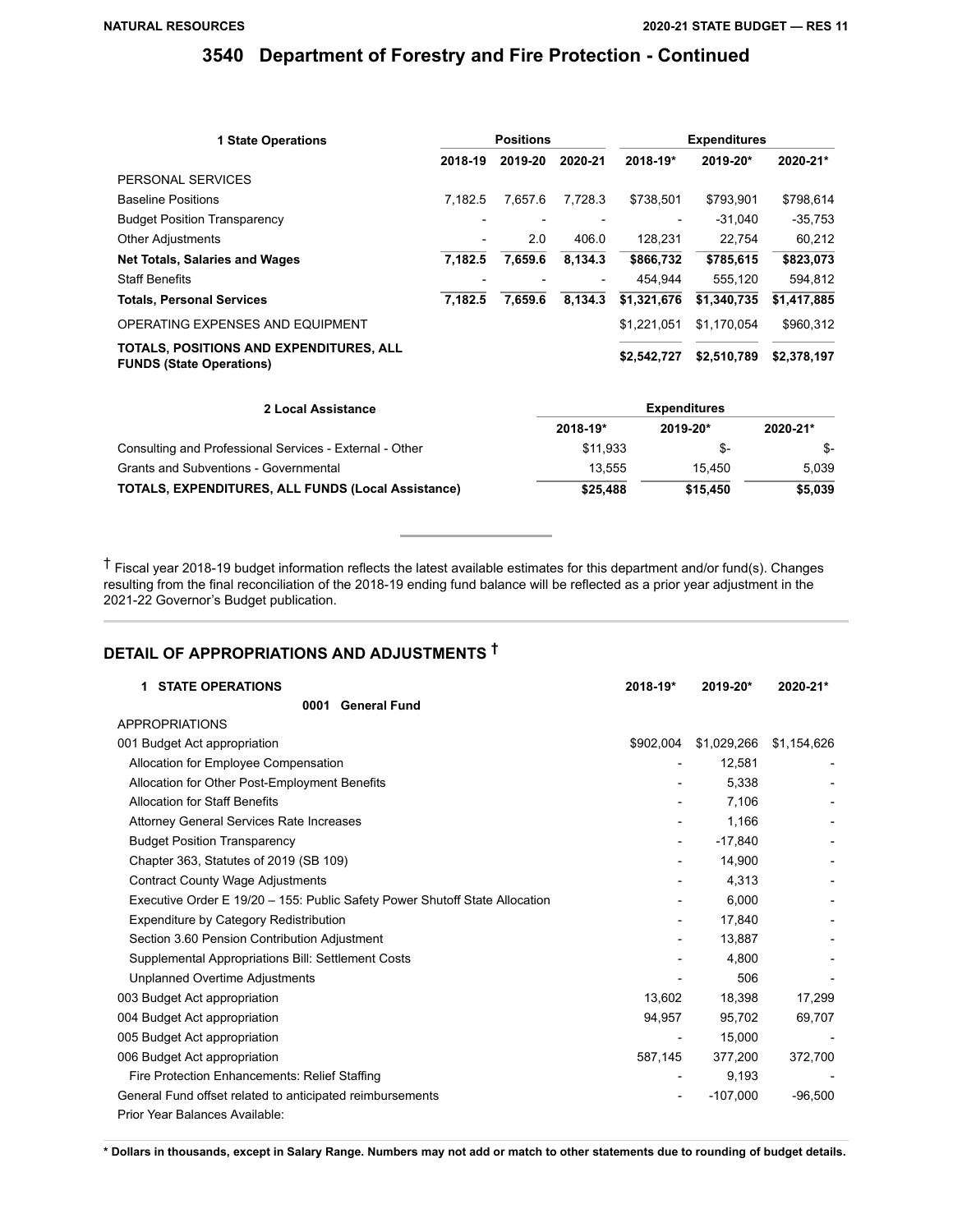| <b>1 STATE OPERATIONS</b>                                                          | 2018-19*    | 2019-20*    | 2020-21*    |
|------------------------------------------------------------------------------------|-------------|-------------|-------------|
| Item 3540-001-0001, Budget Act of 2018                                             |             | 1,969       |             |
| <b>Totals Available</b>                                                            | \$1,597,708 | \$1,510,125 | \$1,517,832 |
| Unexpended balance, estimated savings                                              |             | $-1,500$    |             |
| <b>TOTALS, EXPENDITURES</b>                                                        | \$1,597,708 | \$1,508,625 | \$1,517,832 |
| 0022 State Emergency Telephone Number Account                                      |             |             |             |
| <b>APPROPRIATIONS</b>                                                              |             |             |             |
| 001 Budget Act appropriation                                                       | \$3,815     | \$3,815     | \$3,815     |
| <b>TOTALS, EXPENDITURES</b>                                                        | \$3,815     | \$3,815     | \$3,815     |
| 0028 Unified Program Account                                                       |             |             |             |
| <b>APPROPRIATIONS</b>                                                              |             |             |             |
| 001 Budget Act appropriation                                                       | \$718       | \$720       | \$752       |
| Allocation for Employee Compensation                                               |             | 15          |             |
| Allocation for Other Post-Employment Benefits                                      |             | 4           |             |
| <b>Allocation for Staff Benefits</b>                                               |             | 7           |             |
| Section 3.60 Pension Contribution Adjustment                                       |             | 5           |             |
| <b>TOTALS, EXPENDITURES</b>                                                        | \$718       | \$751       | \$752       |
| 0102 State Fire Marshal Licensing and Certification Fund                           |             |             |             |
| <b>APPROPRIATIONS</b>                                                              |             |             |             |
| 001 Budget Act appropriation                                                       | \$4,403     | \$5,502     | \$5,824     |
| Allocation for Employee Compensation                                               |             | 138         |             |
| Allocation for Other Post-Employment Benefits                                      |             | 24          |             |
| <b>Allocation for Staff Benefits</b>                                               |             | 72          |             |
| Section 3.60 Pension Contribution Adjustment                                       |             | 50          |             |
| <b>TOTALS, EXPENDITURES</b>                                                        | \$4,403     | \$5,786     | \$5,824     |
| 0140 California Environmental License Plate Fund                                   |             |             |             |
| <b>APPROPRIATIONS</b>                                                              |             |             |             |
| 001 Budget Act appropriation                                                       | \$4,225     | \$625       | \$656       |
| Allocation for Employee Compensation                                               |             | 13          |             |
| Allocation for Other Post-Employment Benefits                                      |             | 6           |             |
| <b>Allocation for Staff Benefits</b>                                               |             | 6           |             |
| Section 3.60 Pension Contribution Adjustment                                       |             | 6           |             |
| 011 Budget Act appropriation (Transfer to Professional Forester Registration Fund) | $(-)$       | (100)       | $(-)$       |
| <b>TOTALS, EXPENDITURES</b>                                                        | \$4,225     | \$656       | \$656       |
| 0198 California Fire and Arson Training Fund                                       |             |             |             |
| <b>APPROPRIATIONS</b>                                                              |             |             |             |
| 001 Budget Act appropriation                                                       | \$2,301     | \$3,620     | \$3,827     |
| Allocation for Employee Compensation                                               |             | 73          |             |
| Allocation for Other Post-Employment Benefits                                      |             | 14          |             |
| <b>Allocation for Staff Benefits</b>                                               |             | 39          |             |
| Section 3.60 Pension Contribution Adjustment                                       |             | 29          |             |
| <b>Totals Available</b>                                                            | \$2,301     | \$3,775     | \$3,827     |
| Unexpended balance, estimated savings                                              |             | $-1,710$    |             |
| <b>TOTALS, EXPENDITURES</b>                                                        | \$2,301     | \$2,065     | \$3,827     |
| 0209 California Hazardous Liquid Pipeline Safety Fund                              |             |             |             |
| <b>APPROPRIATIONS</b>                                                              |             |             |             |
| 001 Budget Act appropriation                                                       | \$5,059     | \$5,077     | \$5,369     |
| Allocation for Employee Compensation                                               |             | 159         |             |
| Allocation for Other Post-Employment Benefits                                      |             | 42          |             |
| <b>Allocation for Staff Benefits</b>                                               |             | 75          |             |
| Section 3.60 Pension Contribution Adjustment                                       |             | 68          |             |
|                                                                                    |             |             |             |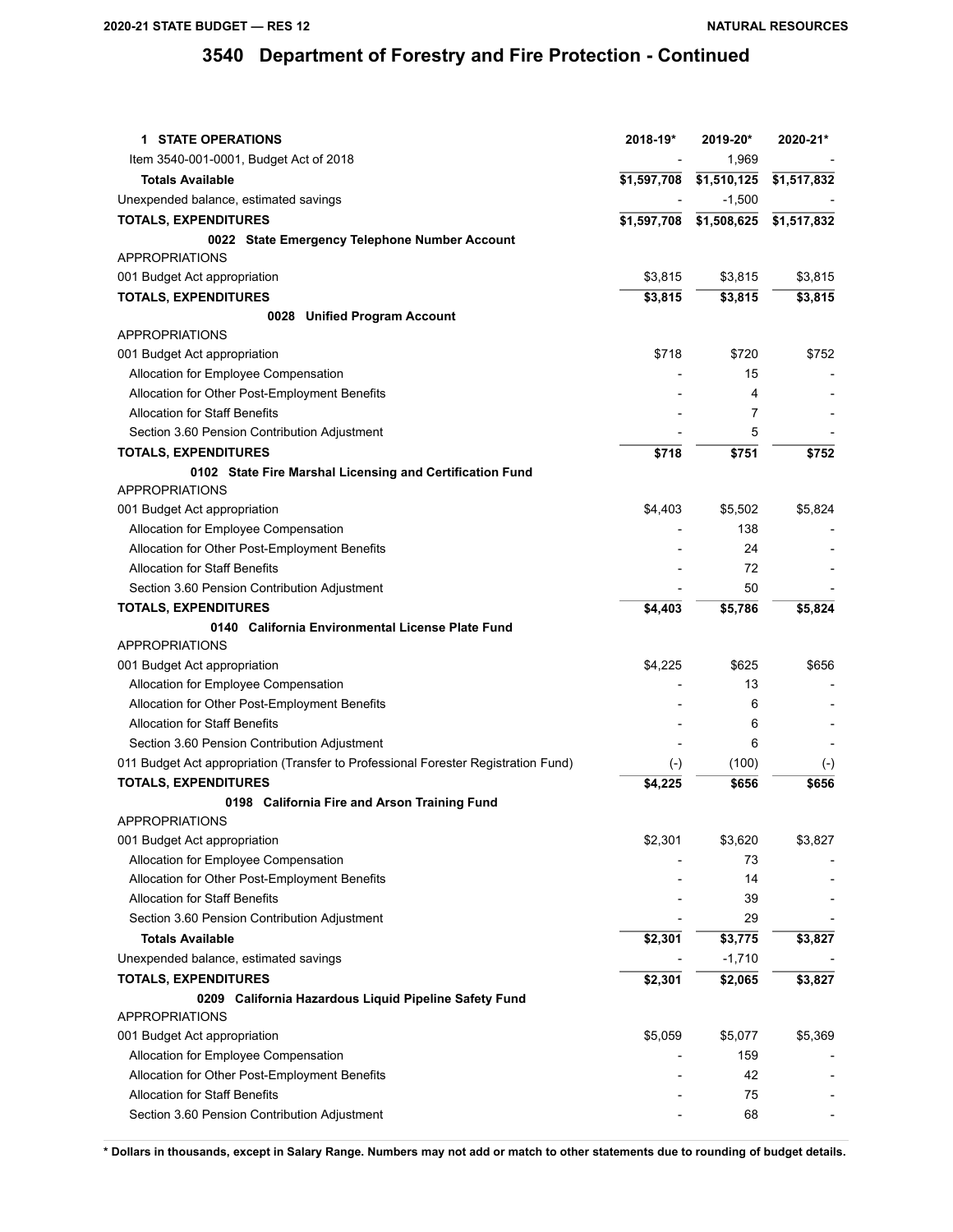| <b>1 STATE OPERATIONS</b>                                     | 2018-19*  | 2019-20*  | 2020-21*  |
|---------------------------------------------------------------|-----------|-----------|-----------|
| 011 Budget Act appropriation (Ioan to the General Fund)       |           |           | (3,000)   |
| <b>TOTALS, EXPENDITURES</b>                                   | \$5,059   | \$5,421   | \$5,369   |
| 0300 Professional Forester Registration Fund                  |           |           |           |
| <b>APPROPRIATIONS</b>                                         |           |           |           |
| 001 Budget Act appropriation                                  | \$219     | \$219     | \$227     |
| Allocation for Employee Compensation                          |           | 2         |           |
| Allocation for Other Post-Employment Benefits                 |           | 1         |           |
| <b>Allocation for Staff Benefits</b>                          |           | 2         |           |
| Section 3.60 Pension Contribution Adjustment                  |           | 3         |           |
| <b>Totals Available</b>                                       | \$219     | \$227     | \$227     |
| Unexpended balance, estimated savings                         |           | $-12$     |           |
| <b>TOTALS, EXPENDITURES</b>                                   | \$219     | \$215     | \$227     |
| 0890 Federal Trust Fund                                       |           |           |           |
| <b>APPROPRIATIONS</b>                                         |           |           |           |
| 001 Budget Act appropriation                                  | \$20,756  | \$20,384  | \$20,550  |
| <b>TOTALS, EXPENDITURES</b>                                   | \$20,756  | \$20,384  | \$20,550  |
| 0928 Forest Resources Improvement Fund                        |           |           |           |
| <b>APPROPRIATIONS</b>                                         |           |           |           |
| 001 Budget Act appropriation                                  | \$9,168   | \$9,171   | \$9,505   |
| Allocation for Employee Compensation                          |           | 80        |           |
| Allocation for Other Post-Employment Benefits                 |           | 74        |           |
| <b>Allocation for Staff Benefits</b>                          |           | 51        |           |
| Section 3.60 Pension Contribution Adjustment                  |           | 120       |           |
| 011 Budget Act appropriation (Ioan to the General Fund)       |           |           | (2,800)   |
| <b>TOTALS, EXPENDITURES</b>                                   | \$9,168   | \$9,496   | \$9,505   |
| 0995 Reimbursements                                           |           |           |           |
| <b>APPROPRIATIONS</b>                                         |           |           |           |
| Reimbursements                                                | \$569,238 | \$615,205 | \$618,561 |
| <b>TOTALS, EXPENDITURES</b>                                   | \$569,238 | \$615,205 | \$618,561 |
| 3063 State Responsibility Area Fire Prevention Fund           |           |           |           |
| <b>APPROPRIATIONS</b>                                         |           |           |           |
| 001 Budget Act appropriation                                  | \$43,901  |           |           |
| <b>TOTALS, EXPENDITURES</b>                                   | \$43,901  |           |           |
| 3144 Building Standards Administration Special Revolving Fund |           |           |           |
| <b>APPROPRIATIONS</b>                                         |           |           |           |
| 001 Budget Act appropriation                                  | \$174     | \$174     | \$876     |
| Allocation for Employee Compensation                          |           | 7         |           |
| Allocation for Other Post-Employment Benefits                 |           | 1         |           |
| <b>Allocation for Staff Benefits</b>                          |           | 3         |           |
| Section 3.60 Pension Contribution Adjustment                  |           | 2         |           |
| <b>TOTALS, EXPENDITURES</b>                                   | \$174     | \$187     | \$876     |
| 3212 Timber Regulation and Forest Restoration Fund            |           |           |           |
| <b>APPROPRIATIONS</b>                                         |           |           |           |
| 001 Budget Act appropriation                                  | \$26,719  | \$25,133  | \$26,290  |
| Allocation for Employee Compensation                          |           | 262       |           |
| Allocation for Other Post-Employment Benefits                 |           | 199       |           |
| <b>Allocation for Staff Benefits</b>                          |           | 154       |           |
| Section 3.60 Pension Contribution Adjustment                  |           | 320       |           |
| <b>TOTALS, EXPENDITURES</b>                                   | \$26,719  | \$26,068  | \$26,290  |
| 3228 Greenhouse Gas Reduction Fund                            |           |           |           |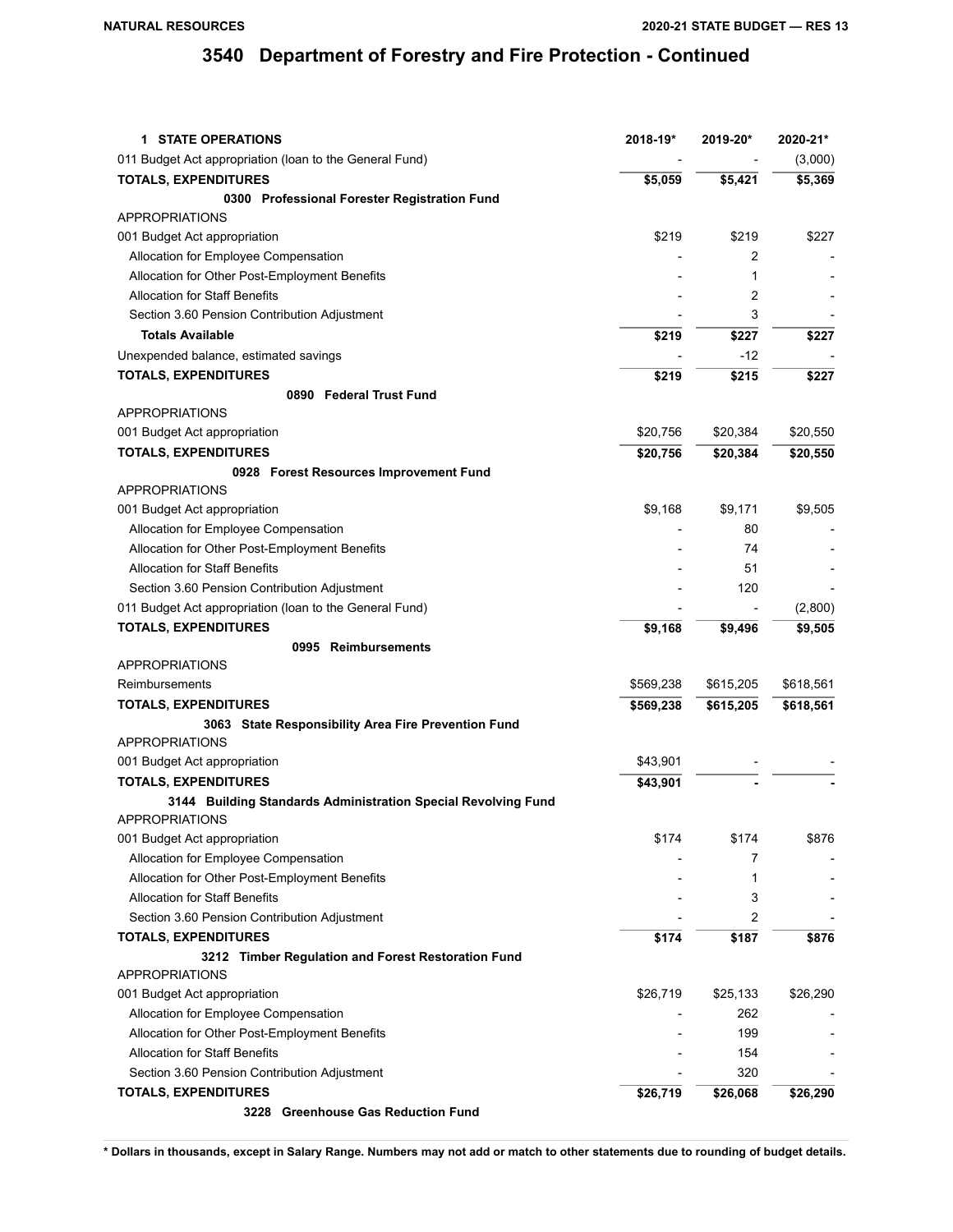| <b>1 STATE OPERATIONS</b>                                                                                     | 2018-19*                 | 2019-20*    | 2020-21*    |
|---------------------------------------------------------------------------------------------------------------|--------------------------|-------------|-------------|
| <b>APPROPRIATIONS</b>                                                                                         |                          |             |             |
| 001 Budget Act appropriation                                                                                  | \$165,000                | \$165,000   | \$39,613    |
| 002 Budget Act appropriation                                                                                  | 29,850                   | 83,935      | 75,634      |
| Allocation for Employee Compensation                                                                          |                          | 690         |             |
| Allocation for Other Post-Employment Benefits                                                                 |                          | 414         |             |
| <b>Allocation for Staff Benefits</b>                                                                          |                          | 399         |             |
| Chapter 363, Statutes of 2019 (SB 109)                                                                        |                          | 816         |             |
| Section 3.60 Pension Contribution Adjustment                                                                  |                          | 740         |             |
| <b>Unplanned Overtime Adjustments</b>                                                                         |                          | 18          |             |
| 003 Budget Act appropriation                                                                                  | $\overline{a}$           | 35,000      | 35,000      |
| 003 Budget Act appropriation as added by Chapter 30, Statutes 2018                                            | 30,000                   |             |             |
| 004 Budget Act appropriation                                                                                  | $\overline{\phantom{0}}$ |             | 8,405       |
| 005 Budget Act appropriation                                                                                  |                          | 20,000      |             |
| Prior Year Balances Available:                                                                                |                          |             |             |
| Item 3540-001-3228, Budget Act of 2017 as added by Chapter 249, Statutes of 2017                              | 25,362                   |             |             |
| <b>TOTALS, EXPENDITURES</b>                                                                                   | \$250,212                | \$307,012   | \$158,652   |
| 3237 Cost of Implementation Account, Air Pollution Control Fund                                               |                          |             |             |
| <b>APPROPRIATIONS</b>                                                                                         |                          |             |             |
| 001 Budget Act appropriation                                                                                  | \$400                    | \$400       | \$401       |
| Section 3.60 Pension Contribution Adjustment                                                                  |                          | 1           |             |
| <b>TOTALS, EXPENDITURES</b>                                                                                   | \$400                    | \$401       | \$401       |
| 3302 Safe Energy Infrastructure and Excavation Fund                                                           |                          |             |             |
| <b>APPROPRIATIONS</b>                                                                                         |                          |             |             |
| 001 Budget Act appropriation                                                                                  | \$3,711                  | \$3,851     | \$4,438     |
| Allocation for Employee Compensation                                                                          |                          | 133         |             |
| Allocation for Other Post-Employment Benefits                                                                 |                          | 23          |             |
| <b>Allocation for Staff Benefits</b>                                                                          |                          | 45          |             |
| Section 3.60 Pension Contribution Adjustment                                                                  |                          | 28          |             |
| <b>TOTALS, EXPENDITURES</b>                                                                                   | \$3,711                  | \$4,080     | \$4,438     |
| 6088 California Drought, Water, Parks, Climate, Coastal Protection, and Outdoor<br><b>Access For All Fund</b> |                          |             |             |
| <b>APPROPRIATIONS</b>                                                                                         |                          |             |             |
| 001 Budget Act appropriation                                                                                  |                          | \$622       | \$622       |
| Prior Year Balances Available:                                                                                |                          |             |             |
| Item 3540-001-6088, Budget Act of 2018                                                                        |                          | 1,070       |             |
| <b>Totals Available</b>                                                                                       |                          | \$1,692     | \$622       |
| Unexpended balance, estimated savings                                                                         |                          | $-1,070$    |             |
| <b>TOTALS, EXPENDITURES</b>                                                                                   |                          | \$622       | \$622       |
| <b>Total Expenditures, All Funds, (State Operations)</b>                                                      | \$2,542,727              | \$2,510,789 | \$2,378,197 |
| 2 LOCAL ASSISTANCE                                                                                            | 2018-19*                 | 2019-20*    | 2020-21*    |
| 0001 General Fund                                                                                             |                          |             |             |
| <b>APPROPRIATIONS</b>                                                                                         |                          |             |             |
| 101 Budget Act appropriation                                                                                  | \$9,988                  |             |             |
| Chapter 363, Statutes of 2019 (SB 109)                                                                        |                          | 2,200       |             |
| Transfer from Item 0540-101-0001 to Item 3540-101-0001, Schedule (1)(I), per<br>Provision 9                   |                          | 5,000       |             |
| <b>Totals Available</b>                                                                                       | \$9,988                  | \$7,200     |             |
| <b>TOTALS, EXPENDITURES</b>                                                                                   | \$9,988                  | \$7,200     |             |
| 3212 Timber Regulation and Forest Restoration Fund                                                            |                          |             |             |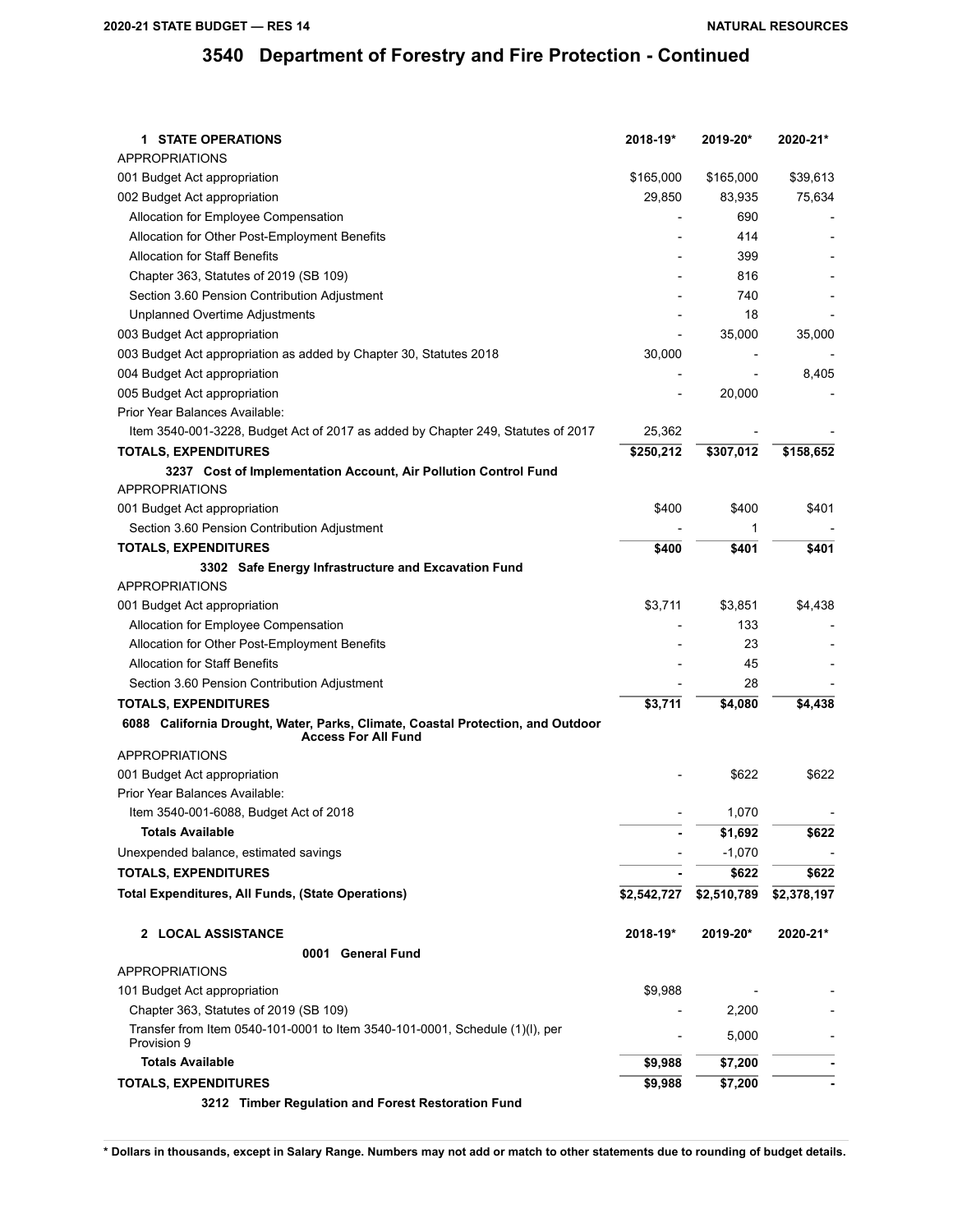| 2 LOCAL ASSISTANCE                                                                                                     | 2018-19*    | 2019-20*    | 2020-21*    |
|------------------------------------------------------------------------------------------------------------------------|-------------|-------------|-------------|
| Prior Year Balances Available:                                                                                         |             |             |             |
| Item 3540-101-3212, Budget Act of 2017                                                                                 | 1,945       |             |             |
| <b>TOTALS, EXPENDITURES</b>                                                                                            | \$1,945     |             |             |
| 6029 California Clean Water, Clean Air, Safe Neighborhood Parks, and Coastal<br><b>Protection Fund</b>                 |             |             |             |
| APPROPRIATIONS                                                                                                         |             |             |             |
| 101 Budget Act appropriation                                                                                           |             |             | \$2,221     |
| <b>TOTALS, EXPENDITURES</b>                                                                                            |             |             | \$2,221     |
| 6051 Safe Drinking Water, Water Quality and Supply, Flood Control, River and<br><b>Coastal Protection Fund of 2006</b> |             |             |             |
| APPROPRIATIONS                                                                                                         |             |             |             |
| 101 Budget Act appropriation                                                                                           |             |             | \$1,748     |
| <b>TOTALS, EXPENDITURES</b>                                                                                            |             |             | \$1,748     |
| 6088 California Drought, Water, Parks, Climate, Coastal Protection, and Outdoor<br><b>Access For All Fund</b>          |             |             |             |
| APPROPRIATIONS                                                                                                         |             |             |             |
| 101 Budget Act appropriation                                                                                           | \$13,555    | \$8,250     | \$1,070     |
| <b>TOTALS, EXPENDITURES</b>                                                                                            | \$13,555    | \$8,250     | \$1,070     |
| Total Expenditures, All Funds, (Local Assistance)                                                                      | \$25,488    | \$15,450    | \$5,039     |
| TOTALS, EXPENDITURES, ALL FUNDS (State Operations and Local Assistance)                                                | \$2,568,215 | \$2,526,239 | \$2,383,236 |

† Fiscal year 2018-19 budget information reflects the latest available estimates for this department and/or fund(s). Changes resulting from the final reconciliation of the 2018-19 ending fund balance will be reflected as a prior year adjustment in the 2021-22 Governor's Budget publication.

## **FUND CONDITION STATEMENTS †**

|                                                                                  | 2018-19* | 2019-20* | 2020-21* |
|----------------------------------------------------------------------------------|----------|----------|----------|
| 0102 State Fire Marshal Licensing and Certification Fund <sup>S</sup>            |          |          |          |
| <b>BEGINNING BALANCE</b>                                                         | \$1,903  | \$2,201  | \$1,314  |
| <b>Adjusted Beginning Balance</b>                                                | \$1,903  | \$2,201  | \$1,314  |
| REVENUES, TRANSFERS, AND OTHER ADJUSTMENTS                                       |          |          |          |
| Revenues:                                                                        |          |          |          |
| 4121200 Delinquent Fees                                                          | 55       | 62       | 94       |
| 4127400 Renewal Fees                                                             | 3,376    | 3,488    | 4,046    |
| 4129200 Other Regulatory Fees                                                    | 8        | 8        | 8        |
| 4129400 Other Regulatory Licenses and Permits                                    | 1,482    | 1,495    | 1,561    |
| 4143500 Miscellaneous Services to the Public                                     | 8        | 8        | 8        |
| 4172500 Miscellaneous Revenue                                                    | 21       | 21       | 21       |
| Total Revenues, Transfers, and Other Adjustments                                 | \$4,950  | \$5,082  | \$5,738  |
| <b>Total Resources</b>                                                           | \$6,853  | \$7,283  | \$7,052  |
| EXPENDITURE AND EXPENDITURE ADJUSTMENTS                                          |          |          |          |
| 3540 Department of Forestry and Fire Protection (State Operations)               | 4.403    | 5,786    | 5,824    |
| 9892 Supplemental Pension Payments (State Operations)                            | 33       | 74       | 74       |
| 9900 Statewide General Administrative Expenditures (Pro Rata) (State Operations) | 216      | 109      | 218      |
| Total Expenditures and Expenditure Adjustments                                   | \$4,652  | \$5,969  | \$6,116  |
| <b>FUND BALANCE</b>                                                              | \$2,201  | \$1,314  | \$936    |
| Reserve for economic uncertainties                                               | 2,201    | 1,314    | 936      |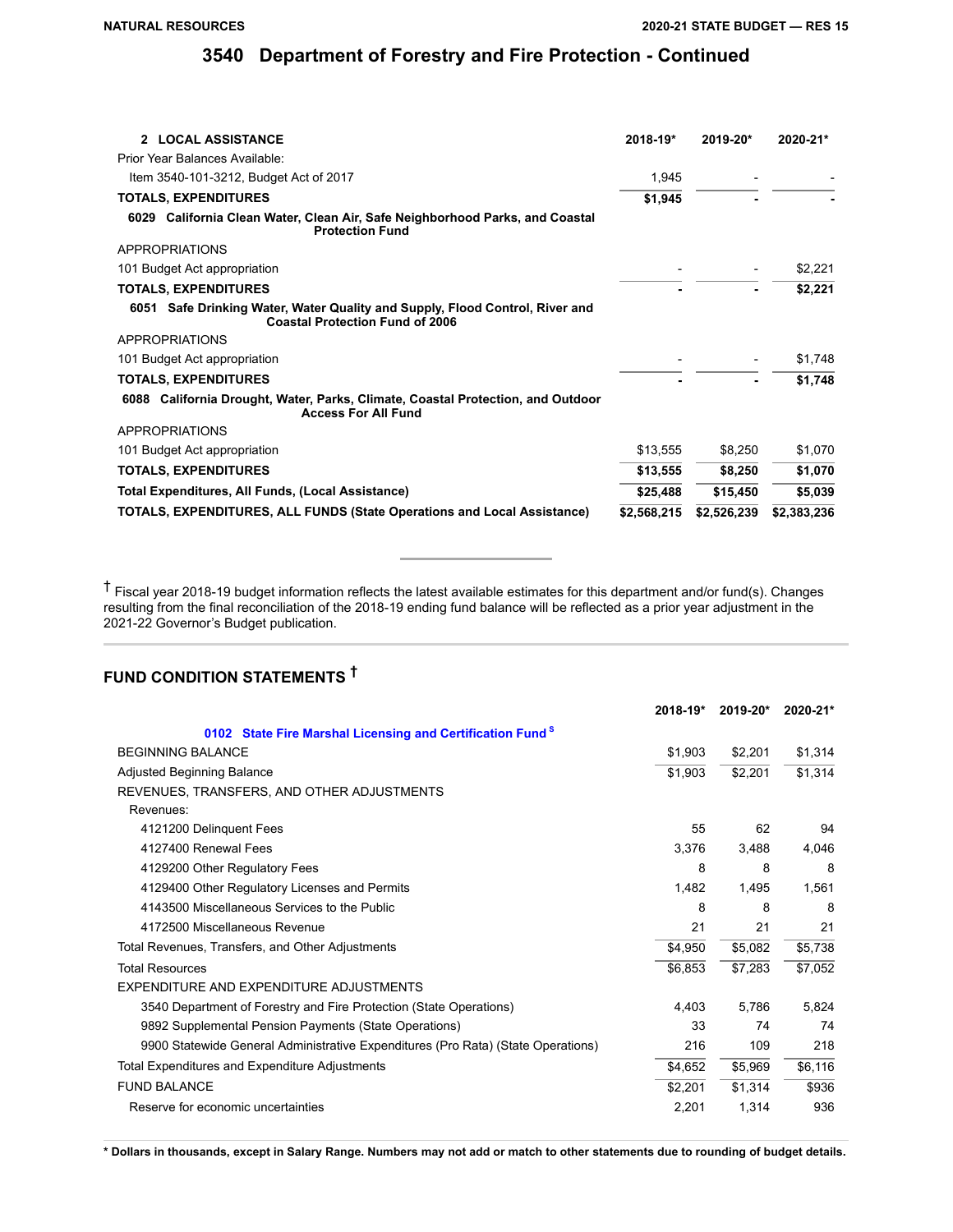|                                                                                                                                                                    | 2018-19*            | 2019-20* | 2020-21* |
|--------------------------------------------------------------------------------------------------------------------------------------------------------------------|---------------------|----------|----------|
| 0198 California Fire and Arson Training Fund <sup>S</sup>                                                                                                          |                     |          |          |
| <b>BEGINNING BALANCE</b>                                                                                                                                           | \$215               | \$95     | \$8      |
| Adjusted Beginning Balance                                                                                                                                         | \$215               | \$95     | \$8      |
| REVENUES, TRANSFERS, AND OTHER ADJUSTMENTS                                                                                                                         |                     |          |          |
| Revenues:                                                                                                                                                          |                     |          |          |
| 4143500 Miscellaneous Services to the Public                                                                                                                       | 2,301               | 2,054    | 4,402    |
| 4163000 Investment Income - Surplus Money Investments                                                                                                              | 16                  | 8        | 8        |
| Transfers and Other Adjustments                                                                                                                                    |                     |          |          |
| Total Revenues, Transfers, and Other Adjustments                                                                                                                   | \$2,317             | \$2,062  | \$4,410  |
| <b>Total Resources</b>                                                                                                                                             | $\overline{$}2,532$ | \$2,157  | \$4,418  |
| EXPENDITURE AND EXPENDITURE ADJUSTMENTS                                                                                                                            |                     |          |          |
| 3540 Department of Forestry and Fire Protection (State Operations)                                                                                                 | 2,301               | 2,065    | 3,827    |
| 9900 Statewide General Administrative Expenditures (Pro Rata) (State Operations)                                                                                   | 136                 | 84       | 176      |
| Total Expenditures and Expenditure Adjustments                                                                                                                     | \$2,437             | \$2,149  | \$4,003  |
| <b>FUND BALANCE</b>                                                                                                                                                | \$95                | \$8      | \$415    |
| Reserve for economic uncertainties                                                                                                                                 | 95                  | 8        | 415      |
| 0209 California Hazardous Liquid Pipeline Safety Fund <sup>S</sup>                                                                                                 |                     |          |          |
| <b>BEGINNING BALANCE</b>                                                                                                                                           | \$11,030            | \$9,572  | \$7,810  |
| Adjusted Beginning Balance                                                                                                                                         | \$11,030            | \$9,572  | \$7,810  |
| REVENUES, TRANSFERS, AND OTHER ADJUSTMENTS                                                                                                                         |                     |          |          |
| Revenues:                                                                                                                                                          |                     |          |          |
| 4126400 Processing Fee                                                                                                                                             | 8                   | 8        | 8        |
| 4129200 Other Regulatory Fees                                                                                                                                      | 3,700               | 3,700    | 3,700    |
| 4163000 Investment Income - Surplus Money Investments                                                                                                              | 25                  | 25       | 25       |
| 4173000 Penalty Assessments - Other                                                                                                                                | 200                 | 200      | 200      |
| Transfers and Other Adjustments                                                                                                                                    |                     |          |          |
| Loan from California Hazardous Liquid Pipeline Safety Fund (0209) to General Fund                                                                                  |                     |          |          |
| (0001) per Item 3540-011-0209, Budget Act of 2020                                                                                                                  |                     |          | $-3,000$ |
| Total Revenues, Transfers, and Other Adjustments                                                                                                                   | \$3,933             | \$3,933  | \$933    |
| <b>Total Resources</b>                                                                                                                                             | \$14,963            | \$13,505 | \$8,743  |
| EXPENDITURE AND EXPENDITURE ADJUSTMENTS                                                                                                                            |                     |          |          |
| 3540 Department of Forestry and Fire Protection (State Operations)                                                                                                 | 5,059               | 5,421    | 5,369    |
| 9892 Supplemental Pension Payments (State Operations)                                                                                                              | 53                  | 111      | 111      |
| 9900 Statewide General Administrative Expenditures (Pro Rata) (State Operations)                                                                                   | 279                 | 163      | 231      |
| Total Expenditures and Expenditure Adjustments                                                                                                                     | \$5,391             | \$5,695  | \$5,711  |
| <b>FUND BALANCE</b>                                                                                                                                                | \$9,572             | \$7,810  | \$3,032  |
| Reserve for economic uncertainties                                                                                                                                 | 9,572               | 7,810    | 3,032    |
| 0300 Professional Forester Registration Fund <sup>S</sup>                                                                                                          |                     |          |          |
| <b>BEGINNING BALANCE</b>                                                                                                                                           | \$106               | \$10     | \$63     |
| Adjusted Beginning Balance                                                                                                                                         | \$106               | \$10     | \$63     |
| REVENUES, TRANSFERS, AND OTHER ADJUSTMENTS                                                                                                                         |                     |          |          |
| Revenues:                                                                                                                                                          |                     |          |          |
| 4129400 Other Regulatory Licenses and Permits                                                                                                                      | 122                 | 171      | 168      |
| 4173000 Penalty Assessments - Other                                                                                                                                | 1                   | 1        | 1        |
| Transfers and Other Adjustments                                                                                                                                    |                     |          |          |
| Revenue Transfer from the Environmental License Plate Fund (0140) to the Professional<br>Forester Registration Fund (0300) per Item 3540-011-0140, 2019 Budget Act |                     | 100      |          |
| Total Revenues, Transfers, and Other Adjustments                                                                                                                   | \$123               | \$272    | \$169    |
| <b>Total Resources</b>                                                                                                                                             | \$229               | \$282    | \$232    |
| EXPENDITURE AND EXPENDITURE ADJUSTMENTS                                                                                                                            |                     |          |          |
|                                                                                                                                                                    |                     |          |          |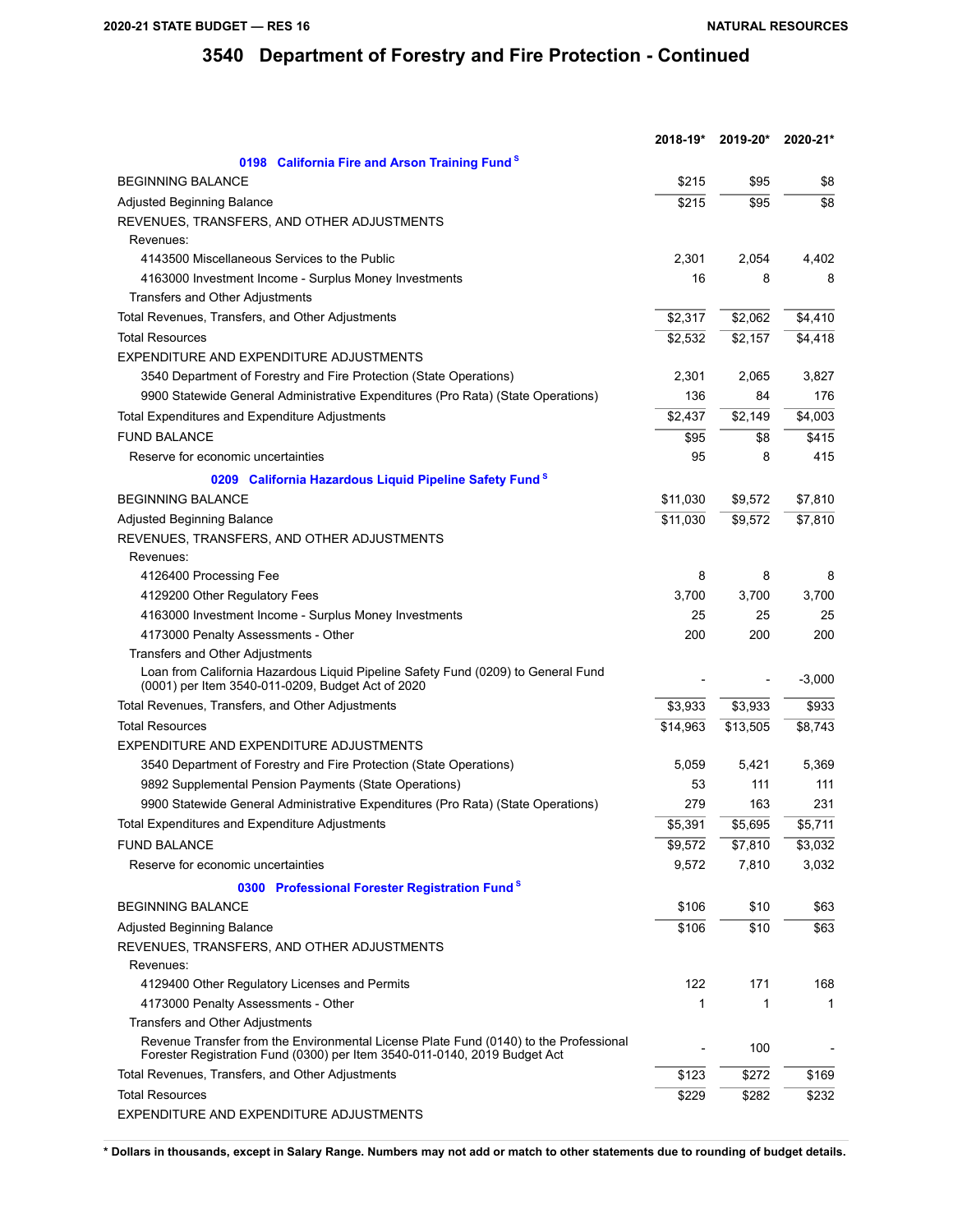|                                                                                                                         | 2018-19* | 2019-20* | 2020-21*         |
|-------------------------------------------------------------------------------------------------------------------------|----------|----------|------------------|
| 3540 Department of Forestry and Fire Protection (State Operations)                                                      | 219      | 215      | 227              |
| 9892 Supplemental Pension Payments (State Operations)                                                                   |          |          | 4                |
| 9900 Statewide General Administrative Expenditures (Pro Rata) (State Operations)                                        |          | 4        |                  |
| Total Expenditures and Expenditure Adjustments                                                                          | \$219    | \$219    | \$231            |
| <b>FUND BALANCE</b>                                                                                                     | \$10     | \$63     | \$1              |
| Reserve for economic uncertainties                                                                                      | 10       | 63       | 1                |
| 0928 Forest Resources Improvement Fund <sup>N</sup>                                                                     |          |          |                  |
| <b>BEGINNING BALANCE</b>                                                                                                | \$5,047  | \$5,090  | \$4,824          |
| Adjusted Beginning Balance                                                                                              | \$5,047  | \$5.090  | \$4,824          |
| REVENUES, TRANSFERS, AND OTHER ADJUSTMENTS                                                                              |          |          |                  |
| Revenues:                                                                                                               |          |          |                  |
| 4153000 Sale of Natural Resources                                                                                       | 9,680    | 9,680    | 10,748           |
| Transfers and Other Adjustments                                                                                         |          |          |                  |
| Loan from Forest Resources Improvement Fund (0928) to General Fund (0001) per Item<br>3540-011-0928, Budget Act of 2020 |          |          | $-2,800$         |
| Total Revenues, Transfers, and Other Adjustments                                                                        | \$9,680  | \$9,680  | \$7,948          |
| <b>Total Resources</b>                                                                                                  | \$14,727 | \$14,770 | \$12,772         |
| EXPENDITURE AND EXPENDITURE ADJUSTMENTS                                                                                 |          |          |                  |
| 3540 Department of Forestry and Fire Protection (State Operations)                                                      | 9,168    | 9,496    | 9,505            |
| 8880 Financial Information System for California (State Operations)                                                     |          | -1       |                  |
| 9892 Supplemental Pension Payments (State Operations)                                                                   | 121      | 300      | 300              |
| 9900 Statewide General Administrative Expenditures (Pro Rata) (State Operations)                                        | 348      | 151      | 413              |
| Total Expenditures and Expenditure Adjustments                                                                          | \$9,637  | \$9,946  | \$10,218         |
| <b>FUND BALANCE</b>                                                                                                     | \$5,090  | \$4,824  | \$2,554          |
| Reserve for economic uncertainties                                                                                      | 5,090    | 4,824    | 2,554            |
| 3063 State Responsibility Area Fire Prevention Fund <sup>S</sup>                                                        |          |          |                  |
| <b>BEGINNING BALANCE</b>                                                                                                | \$44,839 | \$938    | \$948            |
| Adjusted Beginning Balance                                                                                              | \$44,839 | \$938    | \$948            |
| <b>Total Resources</b>                                                                                                  | \$44,839 | \$938    | \$948            |
| EXPENDITURE AND EXPENDITURE ADJUSTMENTS                                                                                 |          |          |                  |
| 3540 Department of Forestry and Fire Protection (State Operations)                                                      | 43,901   |          |                  |
| 8880 Financial Information System for California (State Operations)                                                     |          | -10      |                  |
| 9900 Statewide General Administrative Expenditures (Pro Rata) (State Operations)                                        |          |          | 936              |
| Total Expenditures and Expenditure Adjustments                                                                          | \$43,901 | $-$10$   | \$936            |
| <b>FUND BALANCE</b>                                                                                                     | 5938     | \$948    | $\overline{$12}$ |
| Reserve for economic uncertainties                                                                                      | 938      | 948      | 12               |
| 3120 State Fire Marshal Fireworks Enforcement and Disposal Fund <sup>8</sup>                                            |          |          |                  |
| <b>BEGINNING BALANCE</b>                                                                                                | \$210    | \$210    | \$210            |
| <b>Adjusted Beginning Balance</b>                                                                                       | \$210    | \$210    | \$210            |
| <b>Total Resources</b>                                                                                                  | \$210    | \$210    | \$210            |
| <b>FUND BALANCE</b>                                                                                                     | \$210    | \$210    | \$210            |
| Reserve for economic uncertainties                                                                                      | 210      | 210      | 210              |
| 3302 Safe Energy Infrastructure and Excavation Fund <sup>S</sup>                                                        |          |          |                  |
| <b>BEGINNING BALANCE</b>                                                                                                | \$4,811  | \$2,585  | \$5,226          |
| Adjusted Beginning Balance                                                                                              | \$4,811  | \$2,585  | \$5,226          |
| REVENUES, TRANSFERS, AND OTHER ADJUSTMENTS                                                                              |          |          |                  |
| Revenues:                                                                                                               |          |          |                  |
| 4129200 Other Regulatory Fees                                                                                           | 1,485    | 7,000    | 7,000            |
| Transfers and Other Adjustments                                                                                         |          |          |                  |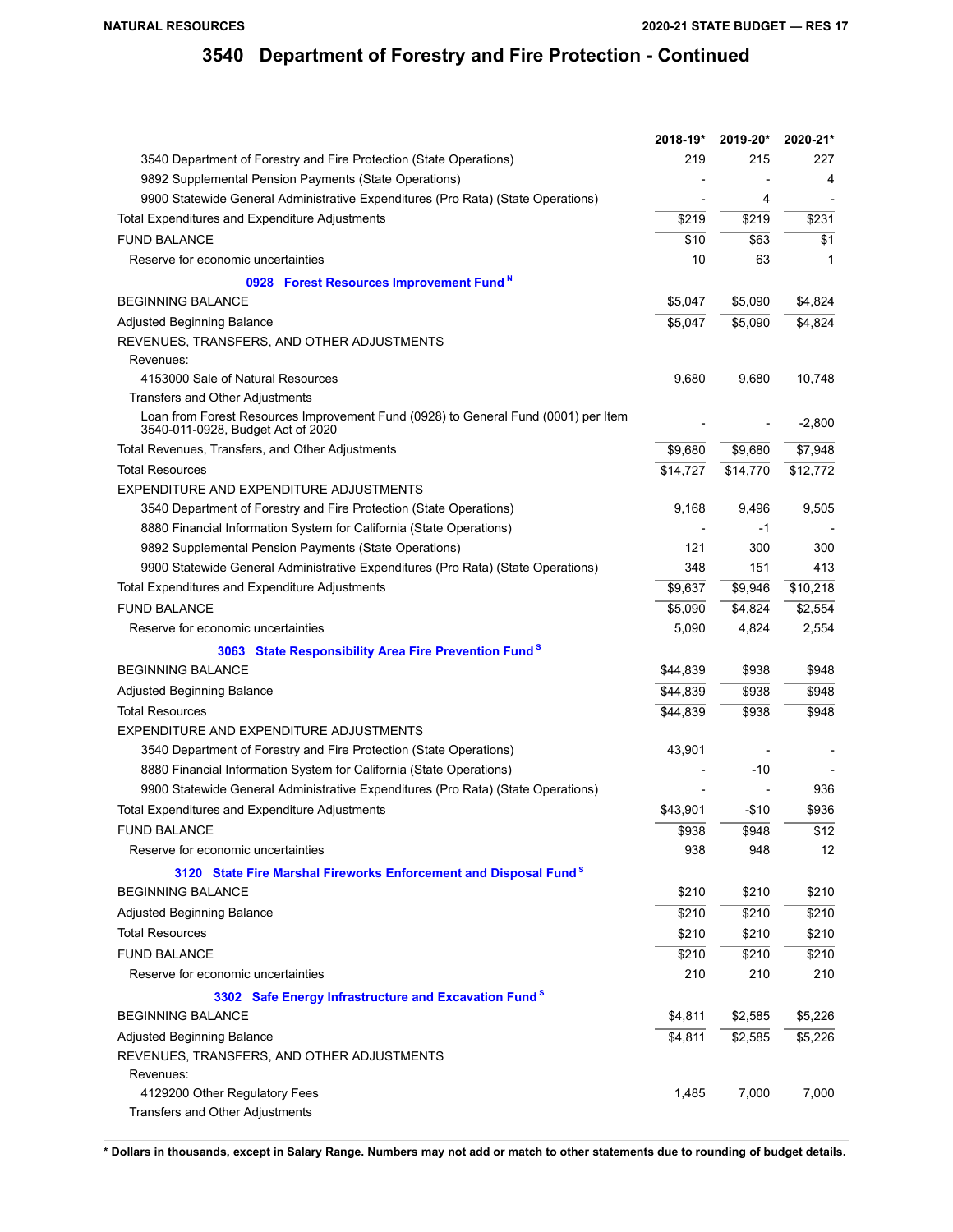|                                                                                                                                                          | $2018 - 19*$ | 2019-20*                 | 2020-21*  |
|----------------------------------------------------------------------------------------------------------------------------------------------------------|--------------|--------------------------|-----------|
| Loan Repayment from the Safe Energy Infrastructure and Excavation Fund (3302) to the<br>California High Cost Fund-B Administrative Committee Fund (0470) |              | $\overline{\phantom{0}}$ | -7.406    |
| Total Revenues, Transfers, and Other Adjustments                                                                                                         | \$1.485      | \$7,000                  | $-$ \$406 |
| Total Resources                                                                                                                                          | \$6.296      | \$9.585                  | \$4.820   |
| EXPENDITURE AND EXPENDITURE ADJUSTMENTS                                                                                                                  |              |                          |           |
| 3540 Department of Forestry and Fire Protection (State Operations)                                                                                       | 3.711        | 4.080                    | 4.438     |
| 9900 Statewide General Administrative Expenditures (Pro Rata) (State Operations)                                                                         |              | 279                      | 360       |
| Total Expenditures and Expenditure Adjustments                                                                                                           | \$3.711      | \$4.359                  | \$4.798   |
| <b>FUND BALANCE</b>                                                                                                                                      | \$2.585      | \$5.226                  | \$22      |
| Reserve for economic uncertainties                                                                                                                       | 2.585        | 5.226                    | 22        |

† Fiscal year 2018-19 budget information reflects the latest available estimates for this department and/or fund(s). Changes resulting from the final reconciliation of the 2018-19 ending fund balance will be reflected as a prior year adjustment in the 2021-22 Governor's Budget publication.

# **CHANGES IN AUTHORIZED POSITIONS †**

|                                                                                             |                          | <b>Positions</b>         |                          | <b>Expenditures</b>      |                          |           |  |
|---------------------------------------------------------------------------------------------|--------------------------|--------------------------|--------------------------|--------------------------|--------------------------|-----------|--|
|                                                                                             | 2018-19                  | 2019-20                  | 2020-21                  | 2018-19*                 | 2019-20*                 | 2020-21*  |  |
| <b>Baseline Positions</b>                                                                   | 7,182.5                  | 7,657.6                  | 7,728.3                  | \$738,501                | \$793,901                | \$798,614 |  |
| <b>Budget Position Transparency</b>                                                         | $\overline{\phantom{a}}$ |                          | $\overline{\phantom{a}}$ | $\overline{\phantom{a}}$ | $-31,040$                | $-35,753$ |  |
| <b>Salary and Other Adjustments</b>                                                         |                          | 2.0                      | 2.0                      | 128,231                  | 23,119                   | 23,132    |  |
| <b>Workload and Administrative Adjustments</b>                                              |                          |                          |                          |                          |                          |           |  |
| <b>Electronic Positive Response (Protection of</b><br>Underground Infrastructure) (AB 1166) |                          |                          |                          |                          |                          |           |  |
| Assoc Govtl Program Analyst                                                                 |                          | $\overline{\phantom{a}}$ | 1.0                      |                          |                          | 77        |  |
| <b>Temporary Help</b>                                                                       |                          |                          |                          |                          |                          | 77        |  |
| <b>Emergency Medical Services - Dispatch (SB 438)</b>                                       |                          |                          |                          |                          |                          |           |  |
| Assoc Govtl Program Analyst                                                                 |                          |                          | 1.0                      |                          |                          | 77        |  |
| Info Tech Spec I                                                                            |                          |                          | 1.0                      |                          |                          | 103       |  |
| Enhanced Industrial Disability Leave (SB 334 and SB<br>1134)                                |                          |                          |                          |                          |                          |           |  |
| Overtime                                                                                    |                          |                          |                          |                          |                          | 4,939     |  |
| <b>Fire Protection Enhancements: Relief Staffing</b>                                        |                          |                          |                          |                          |                          |           |  |
| Asst Chief                                                                                  |                          | $\overline{\phantom{a}}$ | 1.0                      |                          | $\overline{a}$           | 179       |  |
| <b>Battalion Chief</b>                                                                      |                          |                          | 6.0                      |                          | $\overline{a}$           | 496       |  |
| Fire Apparatus Engr                                                                         |                          | $\overline{\phantom{a}}$ | 112.0                    |                          | $\overline{\phantom{a}}$ | 6,510     |  |
| Fire Capt                                                                                   |                          | $\overline{a}$           | 33.0                     |                          | $\overline{\phantom{a}}$ | 2,343     |  |
| Forestry Logistics Officer I                                                                |                          | $\overline{\phantom{a}}$ | 20.0                     |                          | $\overline{\phantom{a}}$ | 1,149     |  |
| Overtime                                                                                    |                          | $\overline{\phantom{a}}$ |                          |                          | $\qquad \qquad -$        | 8,309     |  |
| <b>Temporary Help</b>                                                                       |                          | $\overline{\phantom{a}}$ | 203.0                    |                          | $\overline{\phantom{a}}$ | 10,325    |  |
| Fire Safe Building Standards and Defensible Space<br>Program (SB 190)                       |                          |                          |                          |                          |                          |           |  |
| Assoc Govtl Program Analyst                                                                 |                          |                          | 1.0                      |                          |                          | 77        |  |
| Asst Chief                                                                                  |                          |                          | 1.0                      |                          |                          | 179       |  |
| <b>Innovation Procurement Sprint</b>                                                        |                          |                          |                          |                          |                          |           |  |
| Research Data Spec II                                                                       |                          |                          | 24.0                     |                          |                          | 2,240     |  |
| Proposition 68: Reversion and New Appropriation                                             |                          |                          |                          |                          |                          |           |  |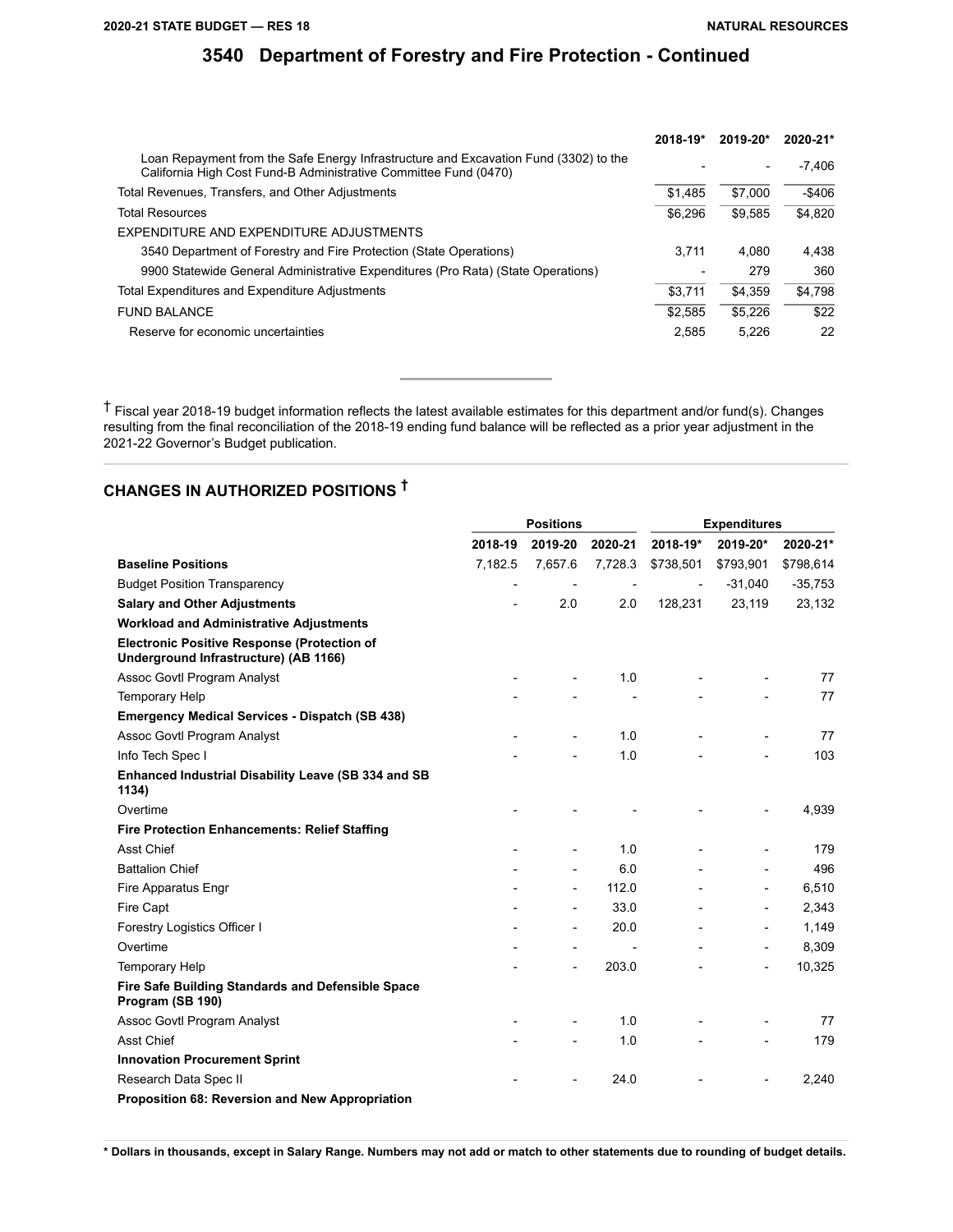|                                                                  | <b>Positions</b>         |         |         | <b>Expenditures</b>      |            |              |
|------------------------------------------------------------------|--------------------------|---------|---------|--------------------------|------------|--------------|
|                                                                  | 2018-19                  | 2019-20 | 2020-21 | 2018-19*                 | 2019-20*   | $2020 - 21*$ |
| Various                                                          | $\overline{\phantom{0}}$ |         |         | $\overline{\phantom{a}}$ | $-365$     |              |
| <b>TOTALS, WORKLOAD AND ADMINISTRATIVE</b><br><b>ADJUSTMENTS</b> |                          | $\sim$  | 404.0   | \$-                      | -\$365     | \$37.080     |
| <b>Totals, Adjustments</b>                                       |                          | 2.0     | 406.0   | \$128.231                | $$ -8.286$ | \$24,459     |
| <b>TOTALS, SALARIES AND WAGES</b>                                | 7.182.5                  | 7.659.6 | 8.134.3 | \$866,732                | \$785.615  | \$823,073    |

† Fiscal year 2018-19 budget information reflects the latest available estimates for this department and/or fund(s). Changes resulting from the final reconciliation of the 2018-19 ending fund balance will be reflected as a prior year adjustment in the 2021-22 Governor's Budget publication.

### **INFRASTRUCTURE OVERVIEW**

The Department of Forestry and Fire Protection operates more than 530 facilities statewide, including 234 fire stations, 112 telecommunications facilities, 39 conservation camps, 21 unit headquarters, 16 administrative headquarters, 12 air attack bases, 10 helitack bases, 8 state forests, 1 forestry nursery, 3 training academies, and various other facilities. These facilities support fire protection, the Office of the State Fire Marshal, and resource management efforts for more than 31 million acres of state and privately-owned wildlands throughout the state.

### **SUMMARY OF PROJECTS**

|         | <b>State Building Program</b><br><b>Expenditures</b>        | 2018-19* | 2019-20*                 | 2020-21* |
|---------|-------------------------------------------------------------|----------|--------------------------|----------|
| 2485    | <b>CAPITAL OUTLAY Projects</b>                              |          |                          |          |
| 0000009 | Academy: Construct Dormitory Building                       |          | 351                      | 49       |
|         | Construction                                                |          | 351                      | 49       |
| 0000164 | Altaville Forest Fire Station: Replace Automotive Shop      | 70       |                          |          |
|         | Construction                                                | 70       |                          |          |
| 0000165 | Badger Forest Fire Station: Replace Facility                | 1,192    | 7,265                    |          |
|         | <b>Working Drawings</b>                                     | 10       |                          |          |
|         | Construction                                                | 1,182    | 7,265                    |          |
| 0000166 | Baker Forest Fire Station: Replace Facility                 | 550      |                          | 10,213   |
|         | <b>Preliminary Plans</b>                                    | 550      |                          |          |
|         | <b>Working Drawings</b>                                     |          |                          | 742      |
|         | Construction                                                |          |                          | 9,471    |
| 0000167 | Bieber Forest Fire Station/Helitack Base: Relocate Facility |          | 20                       | 24,638   |
|         | <b>Working Drawings</b>                                     |          | 20                       |          |
|         | Construction                                                |          | $\overline{\phantom{a}}$ | 24,638   |
| 0000169 | Butte Ranger Unit Headquarters: Replace Facility            | 27,758   | 3,695                    |          |
|         | Construction                                                | 27,758   | 3,695                    |          |
| 0000170 | Cayucos Forest Fire Station: Replace Facility               | 270      | 540                      | 9,584    |
|         | <b>Working Drawings</b>                                     | 270      | 540                      |          |
|         | Construction                                                |          |                          | 9,584    |
| 0000177 | Intermountain Conservation Camp: Replace Facility           | 500      |                          |          |
|         | Study                                                       | 500      |                          |          |
| 0000182 | Parkfield Forest Fire Station: Relocate Facility            |          | 36                       | 1,067    |
|         | Acquisition                                                 |          | 36                       |          |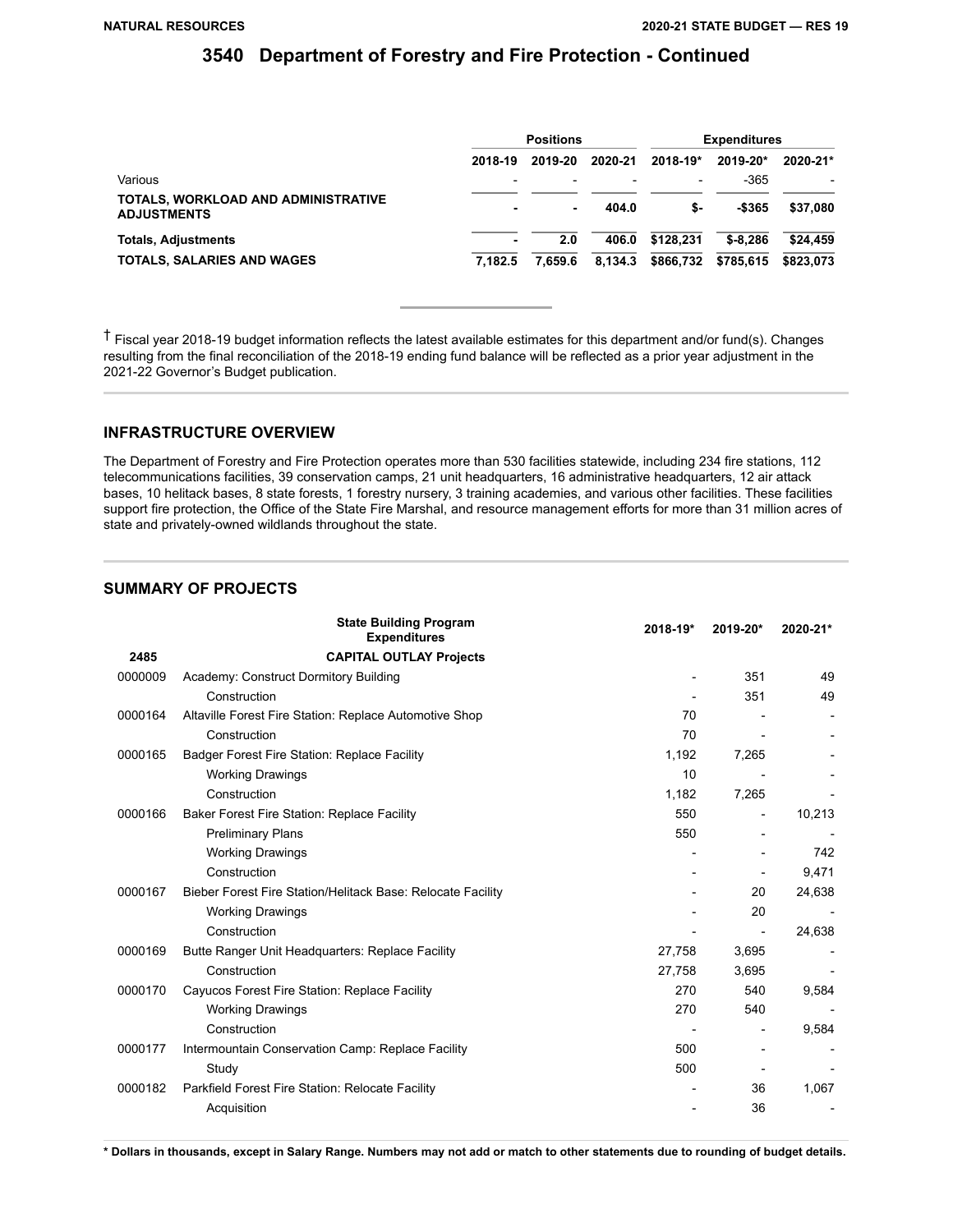|         | <b>State Building Program</b><br><b>Expenditures</b>                      | 2018-19*                 | 2019-20*                 | 2020-21* |
|---------|---------------------------------------------------------------------------|--------------------------|--------------------------|----------|
| 2485    | <b>CAPITAL OUTLAY Projects</b>                                            |                          |                          |          |
|         | <b>Preliminary Plans</b>                                                  |                          |                          | 609      |
|         | <b>Working Drawings</b>                                                   |                          |                          | 458      |
| 0000185 | Pine Mountain Forest Fire Station: Relocate Facility                      |                          | 9,435                    | 167      |
|         | <b>Working Drawings</b>                                                   |                          | 165                      | 167      |
|         | Construction                                                              |                          | 9,270                    |          |
| 0000186 | Potrero Forest Fire Station: Replace Facility                             | 207                      | 210                      |          |
|         | Acquisition                                                               | 207                      |                          |          |
|         | <b>Preliminary Plans</b>                                                  |                          | 210                      |          |
| 0000188 | Rincon Forest Fire Station: Replace Facility                              | 538                      |                          | 12,943   |
|         | <b>Preliminary Plans</b>                                                  | 538                      |                          |          |
|         | <b>Working Drawings</b>                                                   |                          |                          | 943      |
|         | Construction                                                              |                          |                          | 12,000   |
| 0000189 | San Mateo/Santa Cruz Unit Headquarters: Relocate Automotive Shop          | 54                       | 27,788                   |          |
|         | <b>Working Drawings</b>                                                   | 54                       |                          |          |
|         | Construction                                                              |                          | 27,788                   |          |
| 0000192 | Soquel Forest Fire Station: Replace Facility                              |                          | 146                      | 9,830    |
|         | <b>Working Drawings</b>                                                   |                          | 146                      | 250      |
|         | Construction                                                              |                          | $\overline{\phantom{a}}$ | 9,580    |
| 0000193 | South Operations Area Headquarters: Relocate Facility                     | 38,841                   | 34,103                   |          |
|         | Construction                                                              | 38,841                   | 34,103                   |          |
| 0000194 | Statewide: Construct Communications Facilities, Phase III                 | 1,635                    |                          |          |
|         | Construction                                                              | 1,635                    |                          |          |
| 0000199 | Vina Helitack Base: Replace Facility                                      | 629                      |                          |          |
|         | Construction                                                              | 629                      |                          |          |
| 0000200 | Westwood Forest Fire Station: Replace Facility                            | 8,429                    | 9,244                    | 140      |
|         | <b>Working Drawings</b>                                                   | 157                      | 50                       |          |
|         | Construction                                                              | 8,272                    | 9,194                    | 140      |
| 0000678 | Paso Robles Forest Fire Station: Replace Facility                         | $\overline{\phantom{a}}$ | 3,767                    |          |
|         | Construction                                                              |                          | 3,767                    |          |
| 0000680 | Minor Projects                                                            | 1,642                    | 2,801                    | 2,650    |
|         | Minor Projects                                                            | 1,642                    | 2,801                    | 2,650    |
| 0000712 | San Luis Obispo Unit Headquarters Replacement                             | 10                       |                          | 35,012   |
|         | <b>Preliminary Plans</b>                                                  | 10                       | $\overline{\phantom{0}}$ |          |
|         | <b>Working Drawings</b>                                                   |                          |                          | 1,900    |
|         | Construction                                                              |                          |                          | 33,112   |
| 0000920 | Statewide: Replace Communications Facilities, Phase V                     | 200                      |                          | 2,139    |
|         | <b>Preliminary Plans</b>                                                  | 200                      |                          |          |
|         | <b>Working Drawings</b>                                                   |                          |                          | 2,139    |
| 0000971 | Shasta Trinity Unit Headquarters/Northern Operations: Relocate Facilities |                          | 229                      |          |
|         | Acquisition                                                               |                          | 229                      |          |
| 0000975 | Mount Bullion Conservation Camp: Emergency Sewer System Replacement       |                          | 727                      |          |
|         | Construction                                                              |                          | 727                      |          |
| 0001378 | Butte Fire Center: Replace Facility                                       | $\overline{\phantom{a}}$ | 2,650                    |          |
|         | <b>Preliminary Plans</b>                                                  |                          | 2,650                    |          |
| 0001380 | Macdoel Fire Station: Relocate Facility                                   | 29                       | 396                      |          |
|         | Acquisition                                                               | 29                       | 396                      |          |
| 0003210 | Perris Emergency Command Center: Remodel Facility                         | 35                       | 35                       | 2,263    |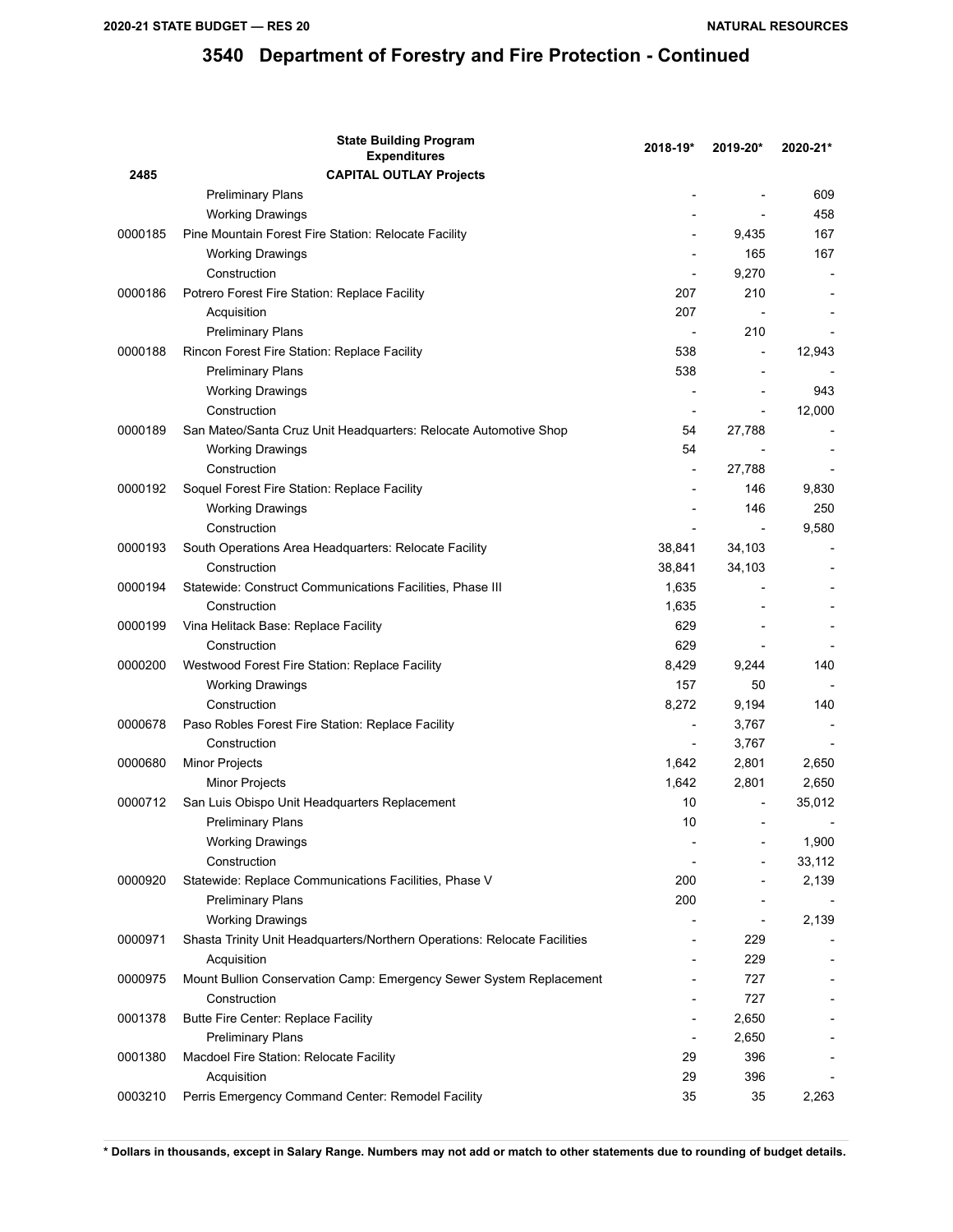|                                 | <b>State Building Program</b><br><b>Expenditures</b>     | 2018-19* |           | 2019-20*                 | 2020-21*  |
|---------------------------------|----------------------------------------------------------|----------|-----------|--------------------------|-----------|
| 2485                            | <b>CAPITAL OUTLAY Projects</b>                           |          |           |                          |           |
|                                 | <b>Preliminary Plans</b>                                 |          | 35        |                          |           |
|                                 | <b>Working Drawings</b>                                  |          |           | 35                       |           |
|                                 | Construction                                             |          |           |                          | 2,263     |
| 0003211                         | Prado Helitack Base: Replace Facility                    | 1,219    |           |                          |           |
|                                 | <b>Preliminary Plans</b>                                 | 1,219    |           |                          |           |
| 0003212                         | Ishi Conservation Camp: Replace Kitchen                  |          | 373       | 383                      | 10,708    |
|                                 | <b>Preliminary Plans</b>                                 |          | 373       |                          |           |
|                                 | <b>Working Drawings</b>                                  |          |           | 383                      |           |
|                                 | Construction                                             |          |           | $\overline{\phantom{a}}$ | 10,708    |
| 0003854                         | <b>Howard Forest Helitack Base</b>                       |          | 80        | 320                      |           |
|                                 | Acquisition                                              |          | 80        | 320                      |           |
| 0005015                         | Stewardship Council Lands Acquisition                    |          |           | 425                      |           |
|                                 | Acquisition                                              |          |           | 425                      |           |
| 0005017                         | Davis Mobile Equipment Storage: Replacement              |          |           | 1                        |           |
|                                 | <b>Preliminary Plans</b>                                 |          |           | 1                        |           |
| 0005020                         | Hemet-Ryan Air Attack Base: Replace Facility             |          |           | 1,931                    |           |
|                                 | <b>Preliminary Plans</b>                                 |          |           | 1,931                    |           |
| 0005023                         | Growlersburg Conservation Camp: Replace Facility         |          |           | 3,050                    |           |
|                                 | <b>Preliminary Plans</b>                                 |          |           | 3,050                    |           |
| 0005192                         | Fresno Air Attack Base: Infrastructure Improvements      |          |           |                          | 572       |
|                                 | <b>Preliminary Plans</b>                                 |          |           |                          | 280       |
|                                 | <b>Working Drawings</b>                                  |          |           |                          | 292       |
| 0005193                         | Ramona Air Attack Base: Infrastructure Improvements      |          |           |                          | 880       |
|                                 | <b>Preliminary Plans</b>                                 |          |           |                          | 431       |
|                                 | <b>Working Drawings</b>                                  |          |           |                          | 449       |
| 0005212                         | Paso Robles Air Attack Base: Infrastructure Improvements |          |           | $\overline{\phantom{a}}$ | 582       |
|                                 | <b>Preliminary Plans</b>                                 |          |           |                          | 285       |
|                                 | <b>Working Drawings</b>                                  |          |           |                          | 297       |
| 0006678                         | Chico Air Attack Base: Infrastructure Improvements       |          |           |                          | 1,886     |
|                                 | <b>Preliminary Plans</b>                                 |          |           |                          | 923       |
|                                 | <b>Working Drawings</b>                                  |          |           |                          | 963       |
| 0006680                         | Lake/Napa Unit Autoshop and Warehouse: Replace Facility  |          |           |                          | 2,102     |
|                                 | Acquisition                                              |          |           |                          | 1,000     |
|                                 | <b>Preliminary Plans</b>                                 |          |           |                          | 1,102     |
|                                 | TOTALS, EXPENDITURES, ALL PROJECTS                       | \$84,261 |           | \$109,548                | \$127,425 |
| <b>FUNDING</b>                  | 2019-20*<br>2018-19*                                     |          |           | 2020-21*                 |           |
| 0001                            | General Fund                                             | \$5,955  |           | \$13,158                 | \$13,074  |
| 0660                            | <b>Public Buildings Construction Fund</b>                | 78,296   |           | 96,354                   | 79,339    |
| 0668                            | <b>Public Buildings Construction Fund Subaccount</b>     | 10       |           | 36                       | 35,012    |
| TOTALS, EXPENDITURES, ALL FUNDS |                                                          | \$84,261 | \$109,548 |                          | \$127,425 |

### **DETAIL OF APPROPRIATIONS AND ADJUSTMENTS**

| 3 CAPITAL OUTLAY             |      |                     | 2018-19* | 2019-20* | 2020-21* |
|------------------------------|------|---------------------|----------|----------|----------|
|                              | 0001 | <b>General Fund</b> |          |          |          |
| <b>APPROPRIATIONS</b>        |      |                     |          |          |          |
| 301 Budget Act appropriation |      |                     | \$4.084  | \$50.432 | \$9.198  |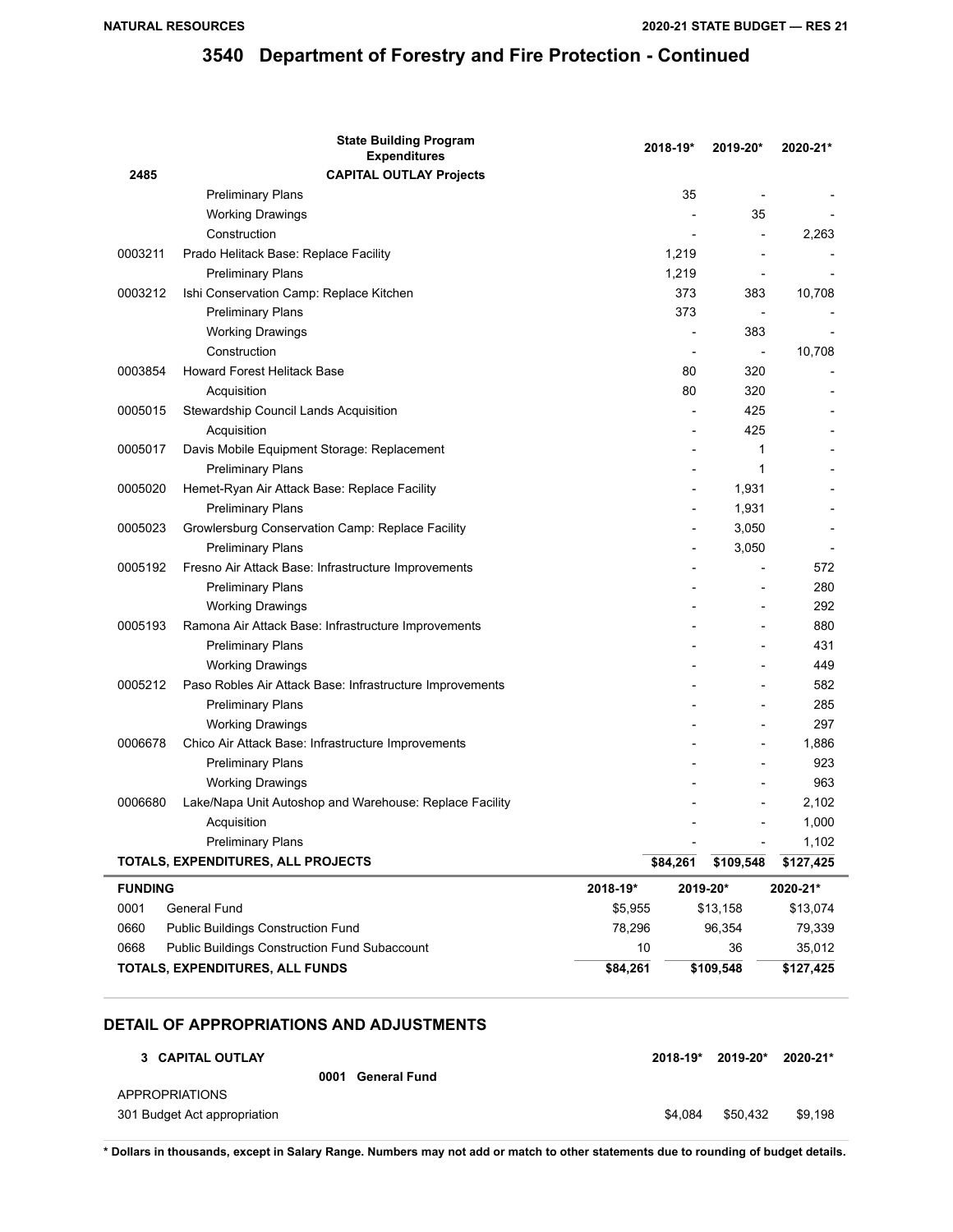| 3 CAPITAL OUTLAY                                                                                                                                                                                                                                      | 2018-19*  | 2019-20*  | 2020-21*  |
|-------------------------------------------------------------------------------------------------------------------------------------------------------------------------------------------------------------------------------------------------------|-----------|-----------|-----------|
| Prior Year Balances Available:                                                                                                                                                                                                                        |           |           |           |
| Item 3540-301-0001, Budget Act of 2006 as reappropriated by Item 3540-491, BAs of 2007,<br>2008, and 2009, and as partially reverted by Item 3540-496, BA of 2008                                                                                     | 1,635     |           |           |
| Item 3540-301-0001, Budget Act of 2016 as reverted by Item 3540-495, Budget Act of 2019                                                                                                                                                               | 207       |           |           |
| Item 3540-301-0001, Budget Act of 2017 as partially reverted by Item 3540-495, Budget Act<br>of 2018 and as reappropriated by Item 3540-490, Budget Act of 2020                                                                                       | 29        | 1,823     |           |
| Item 3540-301-0001, Budget Act of 2018 as reappropriated by Item 3540-490, Budget Act of<br>2019                                                                                                                                                      |           | 22,252    |           |
| Item 3540-301-0001, Budget Act of 2019                                                                                                                                                                                                                |           |           | 3,876     |
| <b>Totals Available</b>                                                                                                                                                                                                                               | \$5,955   | \$74,507  | \$13,074  |
| Unexpended balance, estimated savings                                                                                                                                                                                                                 |           | $-45,408$ |           |
| Balance available in subsequent years                                                                                                                                                                                                                 |           | $-15,941$ |           |
| <b>TOTALS, EXPENDITURES</b>                                                                                                                                                                                                                           | \$5,955   | \$13,158  | \$13,074  |
| 0660 Public Buildings Construction Fund                                                                                                                                                                                                               |           |           |           |
| <b>APPROPRIATIONS</b>                                                                                                                                                                                                                                 |           |           |           |
| 301 Budget Act appropriation                                                                                                                                                                                                                          | \$4,964   | \$126,168 | \$35,346  |
| Prior Year Balances Available:                                                                                                                                                                                                                        |           |           |           |
| Item 3540-301-0660, BA 2006 as reappropriated by Item 3540-491, BAs of 2007, 2008 Item<br>3540-493, BAs 2009, 2010, 2011, Item 3540-492, BAs 2010, 2011, Item 3540-490, BAs<br>2012, 2013, 2016, and 2019 and as reverted by Item 3540-495, BA 2013   |           |           | 49        |
| Item 3540-301-0660, BA 2006 as reappropriated by Item 3540-491, BAs of 2007, 2008, Item<br>3540-493, BAs 2009, 2010, 2011, Item 3540-492, BAs 2010, 2011, Item 3540-490, BAs<br>2012, 2013, 2016, and 2019, and as reverted by Item 3540-495, BA 2013 | 42,908    | 31,225    |           |
| Item 3540-301-0660, BA 2007 as reappropriated by Item 3540-491, BA 2008, Item<br>3540-493, BAs 2009, 2010, 2011, Item 3540-492, BAs 2010, 2011, Item 3540-490, BAs<br>2012, 2013, 2016, 2019 and as reverted by Item 3540-495, BA 2013                | 5,017     |           |           |
| Item 3540-301-0660, BA 2007 as reappropriated by Item 3540-491, BA 2008, Item<br>3540-493, BAs 2009, 2010, 2011, Item 3540-492, BAs 2010, 2011, Item 3540-490, BAs<br>2012, 2013, 2016, 2019, and as reverted by Item 3540-495, BA 2013               |           | 12,098    |           |
| Item 3540-301-0660, BA 2008 as reappropriated by Item 3540-493, BA 2009, Item<br>3540-492, BAs 2010, 2011, and Item 3540-490, BAs 2012, 2013, 2016, and 2019                                                                                          | 829       | 18,373    |           |
| Item 3540-301-0660, BA 2009 as reappropriated by Item 3540-492, BAs 2010, 2011, and<br>Item 3540-490, BAs 2012, 2013, 2016, and 2019, and as reverted by Item 3540-495, BA<br>2019                                                                    | $-26,509$ | 27,618    |           |
| Item 3540-301-0660, BA 2010 as reappropriated by Item 3540-490, BAs 2012, 2016, and<br>reverted by Item 3540-495, BA 2019                                                                                                                             | 1,078     |           |           |
| Item 3540-301-0660, Budget Act of 2014 as reappropriated by Item 3540-490, Budget Acts<br>of 2016 and 2019                                                                                                                                            | 50,085    | $-16,266$ |           |
| Item 3540-301-0660, Budget Act of 2015 as reappropriated by Item 3540-490, Budget Acts<br>of 2018 and 2019                                                                                                                                            | -76       | 2,082     |           |
| Item 3540-301-0660, Budget Act of 2017 as reappropriated by Item 3540-490, Budget Act of<br>2019                                                                                                                                                      |           | 4,259     |           |
| Item 3540-301-0660, Budget Act of 2018                                                                                                                                                                                                                |           | 1,725     | 140       |
| Item 3540-301-0660, Budget Act of 2019                                                                                                                                                                                                                |           |           | 76,916    |
| <b>Totals Available</b>                                                                                                                                                                                                                               | \$78,296  | \$207,282 | \$112,451 |
| Unexpended balance, estimated savings                                                                                                                                                                                                                 |           | $-32,308$ | $-33,112$ |
| Balance available in subsequent years                                                                                                                                                                                                                 |           | $-78,620$ |           |
| <b>TOTALS, EXPENDITURES</b>                                                                                                                                                                                                                           | \$78,296  | \$96,354  | \$79,339  |
| 0668 Public Buildings Construction Fund Subaccount                                                                                                                                                                                                    |           |           |           |
| <b>APPROPRIATIONS</b>                                                                                                                                                                                                                                 |           |           |           |
| 301 Budget Act appropriation                                                                                                                                                                                                                          |           |           | \$35,012  |
| Prior Year Balances Available:                                                                                                                                                                                                                        |           |           |           |
| Item 3540-301-0668, Budget Act of 2013 as reappropriated by Item 3540-490, Budget Acts<br>of 2016 and 2019                                                                                                                                            |           | 36        |           |
| Item 3540-301-0668, Budget Act of 2015 as reappropriated by Item 3540-490, Budget Act of<br>2018                                                                                                                                                      | 10        |           |           |